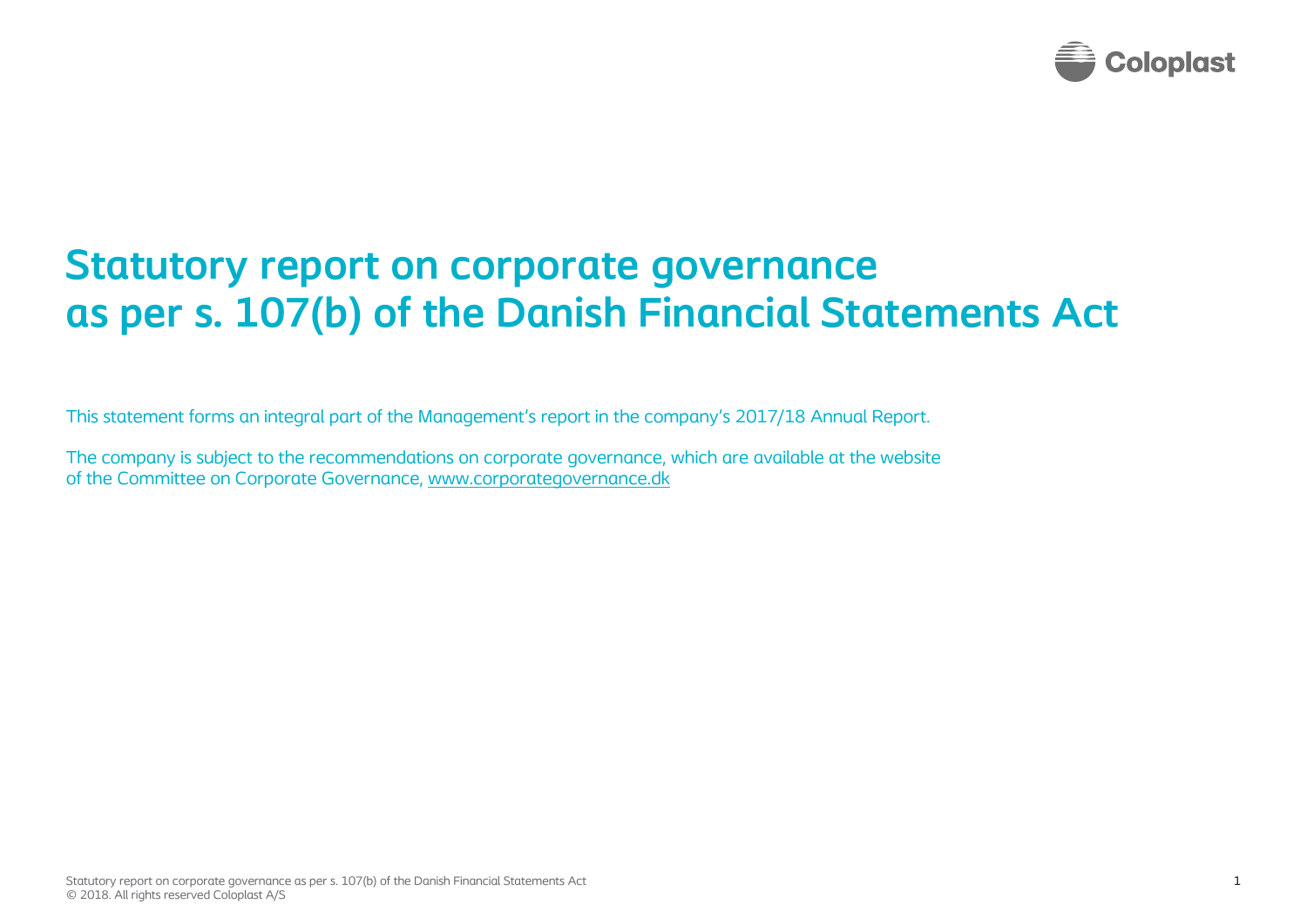

| <b>Code of Corporate Governance</b>                                                                                                                                                                                                                          |                                   |                                   |                                   |                                                                                                                                                                                                                                                                                                                                                                                                                |
|--------------------------------------------------------------------------------------------------------------------------------------------------------------------------------------------------------------------------------------------------------------|-----------------------------------|-----------------------------------|-----------------------------------|----------------------------------------------------------------------------------------------------------------------------------------------------------------------------------------------------------------------------------------------------------------------------------------------------------------------------------------------------------------------------------------------------------------|
| <b>Recommendation</b>                                                                                                                                                                                                                                        | <b>The</b><br>company<br>complies | The company<br>partly<br>complies | The company<br>partly<br>complies | Reasons for compliance / part compliance / non-compliance with<br>the recommendation                                                                                                                                                                                                                                                                                                                           |
| 1. Communication and interaction by the company with its investors and other stakeholders                                                                                                                                                                    |                                   |                                   |                                   |                                                                                                                                                                                                                                                                                                                                                                                                                |
| 1.1. Dialogue between company, shareholders and other stakeholders                                                                                                                                                                                           |                                   |                                   |                                   |                                                                                                                                                                                                                                                                                                                                                                                                                |
| 1.1.1. The Committee recommends that the board of directors<br>ensure ongoing dialogue between the company and its<br>shareholders in order for the shareholders to gain relevant insight<br>into the company's potential and policies, and in order for the | X                                 |                                   |                                   | Coloplast communicates with its shareholders by telephone, email,<br>through annual reporting, company announcements, the corporate<br>website, at general meetings and investor meetings which may be<br>face-to-face or by telephone.                                                                                                                                                                        |
| board of directors to be aware of the shareholders' views, interests                                                                                                                                                                                         |                                   |                                   |                                   | General meetings are broadcast by webcast.                                                                                                                                                                                                                                                                                                                                                                     |
| and opinions on the company.                                                                                                                                                                                                                                 |                                   |                                   |                                   | We follow the technological advances and have considered holding<br>partially electronic general meetings. At the present time, however, we<br>do not consider doing so to be relevant.                                                                                                                                                                                                                        |
|                                                                                                                                                                                                                                                              |                                   |                                   |                                   | A policy has been established for the communication of information to<br>shareholders and investors. According to this policy, the Executive<br>Management and the Investor Relations team are responsible for the<br>flow of information pursuant to guidelines agreed with the Board of<br>Directors. The communication of information complies with the rules<br>laid down by Nasdaq Copenhagen comprising: |
|                                                                                                                                                                                                                                                              |                                   |                                   |                                   | Full-year and interim financial statements and the annual report<br>Replies to inquiries from equity analysts, investors and<br>$\bullet$<br>shareholders                                                                                                                                                                                                                                                      |
|                                                                                                                                                                                                                                                              |                                   |                                   |                                   | Site visits by investors and equity analysts<br>$\bullet$                                                                                                                                                                                                                                                                                                                                                      |
|                                                                                                                                                                                                                                                              |                                   |                                   |                                   | Presentations to Danish and foreign investors<br>$\bullet$                                                                                                                                                                                                                                                                                                                                                     |
|                                                                                                                                                                                                                                                              |                                   |                                   |                                   | Capital markets days for analysts and investors<br>$\blacksquare$                                                                                                                                                                                                                                                                                                                                              |
|                                                                                                                                                                                                                                                              |                                   |                                   |                                   | Conference calls in connection with the release of financial<br>statements                                                                                                                                                                                                                                                                                                                                     |
|                                                                                                                                                                                                                                                              |                                   |                                   |                                   | Investor relations section on the Coloplast corporate website.<br>$\bullet$                                                                                                                                                                                                                                                                                                                                    |
|                                                                                                                                                                                                                                                              |                                   |                                   |                                   | Information<br>Coloplast has defined a general communication policy as well as a<br>number of other policies relating to the company's stakeholders.                                                                                                                                                                                                                                                           |
|                                                                                                                                                                                                                                                              |                                   |                                   |                                   | The company complies with the rules laid down by Nasdag<br>Copenhagen regarding companies' duty to disclose information<br>through company announcements, interim financial statements and<br>annual reports.                                                                                                                                                                                                  |
|                                                                                                                                                                                                                                                              |                                   |                                   |                                   | The consolidated financial statements are presented on a regular basis<br>to analysts, investors and the press. The Management takes part in a<br>number of meetings about the Group's financial statements with its<br>stakeholders, primarily employees, shareholders and analysts.                                                                                                                          |
|                                                                                                                                                                                                                                                              |                                   |                                   |                                   | All information released to the public is available in Danish and in<br>English on the corporate website.                                                                                                                                                                                                                                                                                                      |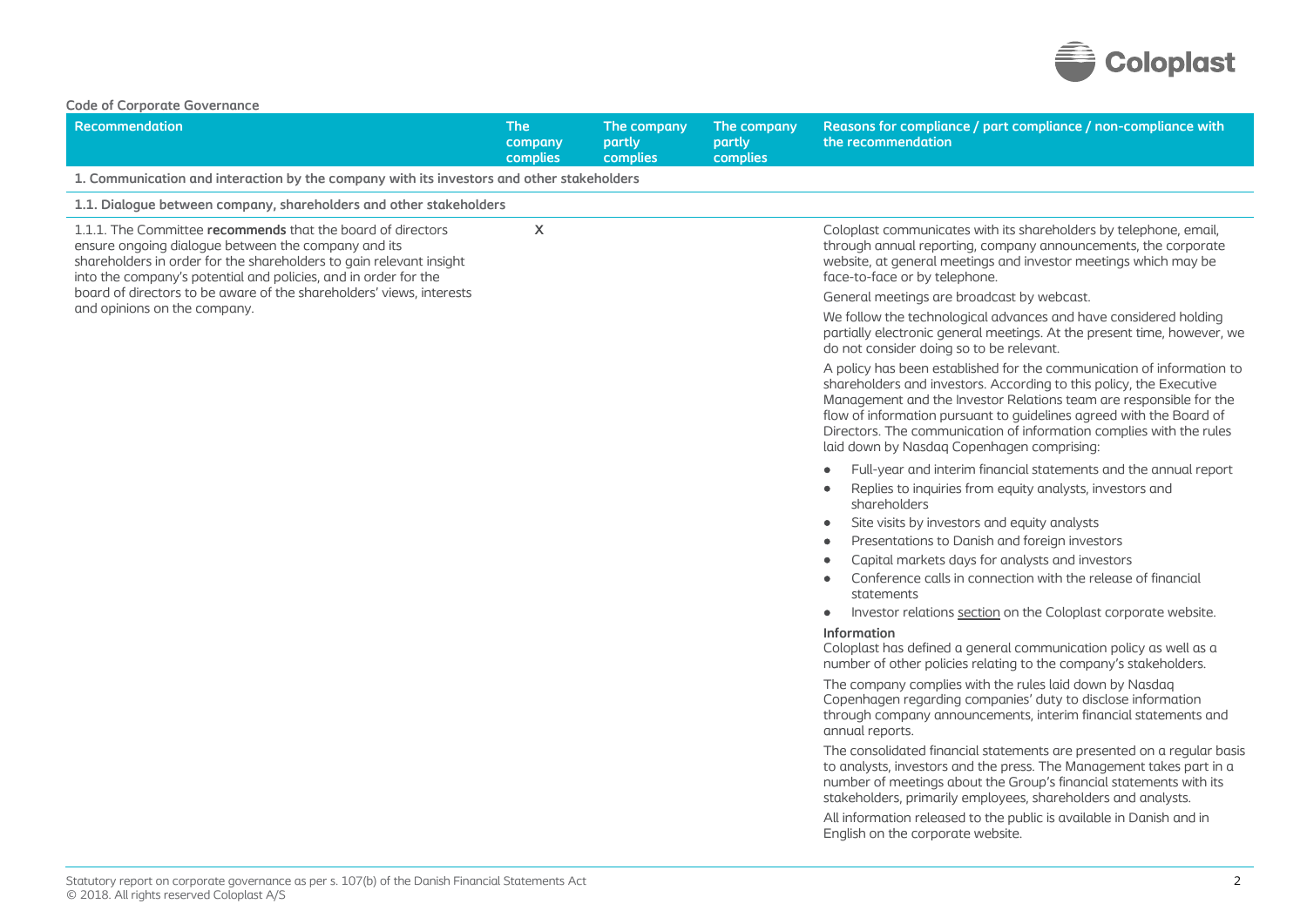

| Recommendation                                                                                                                                                                                                                                                          | <b>The</b><br>company<br>complies | The company<br>partly<br>complies | The company<br>partly<br>complies | Reasons for compliance / part compliance / non-compliance with<br>the recommendation                                                                                                                                                                                                                                                                                                                                                                       |
|-------------------------------------------------------------------------------------------------------------------------------------------------------------------------------------------------------------------------------------------------------------------------|-----------------------------------|-----------------------------------|-----------------------------------|------------------------------------------------------------------------------------------------------------------------------------------------------------------------------------------------------------------------------------------------------------------------------------------------------------------------------------------------------------------------------------------------------------------------------------------------------------|
| 1.1.2. The Committee recommends that the board of directors<br>adopt policies on the company's relationship with its stakeholders,<br>including shareholders and other investors, and that the board<br>ensures that the interests of the shareholders are respected in | $\mathsf{x}$                      |                                   |                                   | Policy<br>The company has adopted and published a policy for the approach to<br>its stakeholders through its mission, value and vision statements.                                                                                                                                                                                                                                                                                                         |
| accordance with company policies.                                                                                                                                                                                                                                       |                                   |                                   |                                   | The role of the stakeholders<br>Coloplast's products are supplied through dealers, through hospitals or<br>in combination with the company's own advice directly to end users.<br>The current trend is towards more direct contact with end users.                                                                                                                                                                                                         |
|                                                                                                                                                                                                                                                                         |                                   |                                   |                                   | No matter how the products are supplied, Coloplast wishes to form<br>the closest possible ties with customers in order to enhance value<br>creation. The needs and expectations of our customers change over<br>time and Coloplast must constantly be ready to change with them.<br>Healthcare professionals and users are involved in the development of<br>new products and services on an on-going basis.                                               |
|                                                                                                                                                                                                                                                                         |                                   |                                   |                                   | Each individual employee's personal and professional development is<br>important to the continued growth of the company. The requirements<br>to adaptability, knowledge sharing and training of new skills are<br>growing, giving our employees greater independence and a more<br>varying work day. Coloplast wishes to attract and retain people who<br>thrive in an active environment and who consider their employment<br>with us a learning process. |
|                                                                                                                                                                                                                                                                         |                                   |                                   |                                   | Coloplast takes an active responsibility for contributing to a<br>sustainable development.                                                                                                                                                                                                                                                                                                                                                                 |
|                                                                                                                                                                                                                                                                         |                                   |                                   |                                   | The company wishes to contribute to improving the quality of life of<br>the users of our products and services.                                                                                                                                                                                                                                                                                                                                            |
|                                                                                                                                                                                                                                                                         |                                   |                                   |                                   | Coloplast's initiatives on corporate social responsibility, contributions<br>to society through taxes and duties, environmental management and<br>partnerships with educational institutions all add to overall value<br>creation in society. Coloplast has prepared a tax policy which is<br>available on the corporate website.                                                                                                                          |
|                                                                                                                                                                                                                                                                         |                                   |                                   |                                   | An integral part of Coloplast's management philosophy is to achieve<br>balanced value creation for the company's stakeholders both in the<br>short and the long term. The Management believes that such balance<br>will also maximise value generation for the shareholders.                                                                                                                                                                               |
| 1.1.3. The Committee recommends that the company publish<br>quarterly reports.                                                                                                                                                                                          | X                                 |                                   |                                   | Coloplast prepares quarterly interim reports to Nasdaq Copenhagen.<br>These reports are available on the corporate website.                                                                                                                                                                                                                                                                                                                                |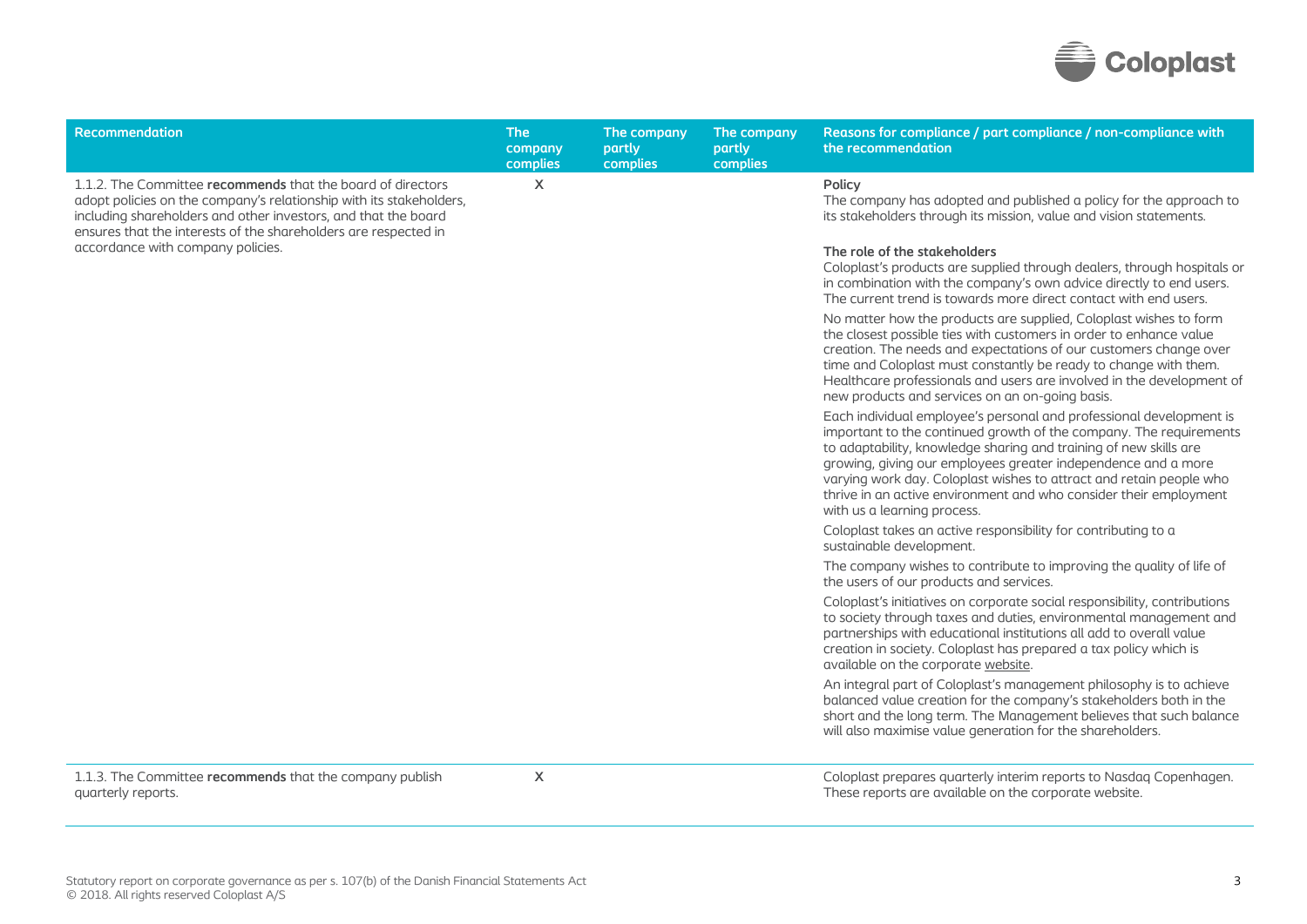

| Recommendation                                                                                                                                                                                                                                                                                                                                                                                                                                                                                                 | <b>The</b><br>company<br>complies | The company<br>partly<br>complies | The company<br>does not<br>comply | Reasons for compliance / part compliance / non-compliance with<br>the recommendation                                                                                                                                                                                                                                                            |
|----------------------------------------------------------------------------------------------------------------------------------------------------------------------------------------------------------------------------------------------------------------------------------------------------------------------------------------------------------------------------------------------------------------------------------------------------------------------------------------------------------------|-----------------------------------|-----------------------------------|-----------------------------------|-------------------------------------------------------------------------------------------------------------------------------------------------------------------------------------------------------------------------------------------------------------------------------------------------------------------------------------------------|
| 1.2. General meetings                                                                                                                                                                                                                                                                                                                                                                                                                                                                                          |                                   |                                   |                                   |                                                                                                                                                                                                                                                                                                                                                 |
| 1.2.1. The Committee recommends that when organising the<br>company's general meeting, the board of directors plans the                                                                                                                                                                                                                                                                                                                                                                                        | X                                 |                                   |                                   | Coloplast engages actively with the shareholders at the company's<br>general meetings.                                                                                                                                                                                                                                                          |
| meeting to support active ownership.                                                                                                                                                                                                                                                                                                                                                                                                                                                                           |                                   |                                   |                                   | An invitation to attend general meetings along with the agenda is sent<br>to all registered shareholders, and the annual report is sent to those<br>shareholders who have so requested.                                                                                                                                                         |
|                                                                                                                                                                                                                                                                                                                                                                                                                                                                                                                |                                   |                                   |                                   | In addition, shareholders may indicate on a proxy form how they wish<br>to vote on each item on the agenda. The proxy may be given to the<br>Board of Directors or a named third party. It is also possible to provide<br>a proxy on the company's website, www.coloplast.com.                                                                  |
|                                                                                                                                                                                                                                                                                                                                                                                                                                                                                                                |                                   |                                   |                                   | Annual reports, agendas and other material forwarded to<br>shareholders will also be available on the company's website.                                                                                                                                                                                                                        |
|                                                                                                                                                                                                                                                                                                                                                                                                                                                                                                                |                                   |                                   |                                   | The Board of Directors has resolved that general meetings are<br>conducted by physical attendance. General meetings are broadcast by<br>webcast.                                                                                                                                                                                                |
|                                                                                                                                                                                                                                                                                                                                                                                                                                                                                                                |                                   |                                   |                                   | We follow the technological advances and have considered holding<br>partially electronic general meetings. At the present time, however, we<br>do not consider doing so to be relevant.                                                                                                                                                         |
| 1.2.2. The Committee recommends that proxies granted for the<br>general meeting allow shareholders to consider each individual<br>item on the agenda.                                                                                                                                                                                                                                                                                                                                                          | X                                 |                                   |                                   | Prior to general meetings, a proxy form is sent to all registered<br>shareholders, on which they may indicate how they wish to vote on<br>each item on the agenda.                                                                                                                                                                              |
| 1.3. Takeover bids                                                                                                                                                                                                                                                                                                                                                                                                                                                                                             |                                   |                                   |                                   |                                                                                                                                                                                                                                                                                                                                                 |
| 1.3.1. The Committee recommends that the company set up<br>contingency procedures in the event of takeover bids from the<br>time that the board of directors has reason to believe that a<br>takeover bid will be made. According to such contingency<br>procedures, the board of directors should not without the<br>acceptance of the general meeting, attempt to counter the<br>takeover bid by making decisions which in reality prevent the<br>shareholders from deciding on the takeover bid themselves. | X                                 |                                   |                                   | Apart from the different weights of voting rights between class A and<br>class B shares and the authority provided in article 5 of the articles of<br>association, there are no anti-takeover measures by way of a ceiling<br>on votes or any restrictions that would enable the Board of Directors<br>to take steps to prevent a takeover bid. |
|                                                                                                                                                                                                                                                                                                                                                                                                                                                                                                                |                                   |                                   |                                   | Contingency plans have been prepared in the event of an uninvited<br>takeover bid with a view to provide the facts so as to enable the<br>shareholders to make an informed decision.                                                                                                                                                            |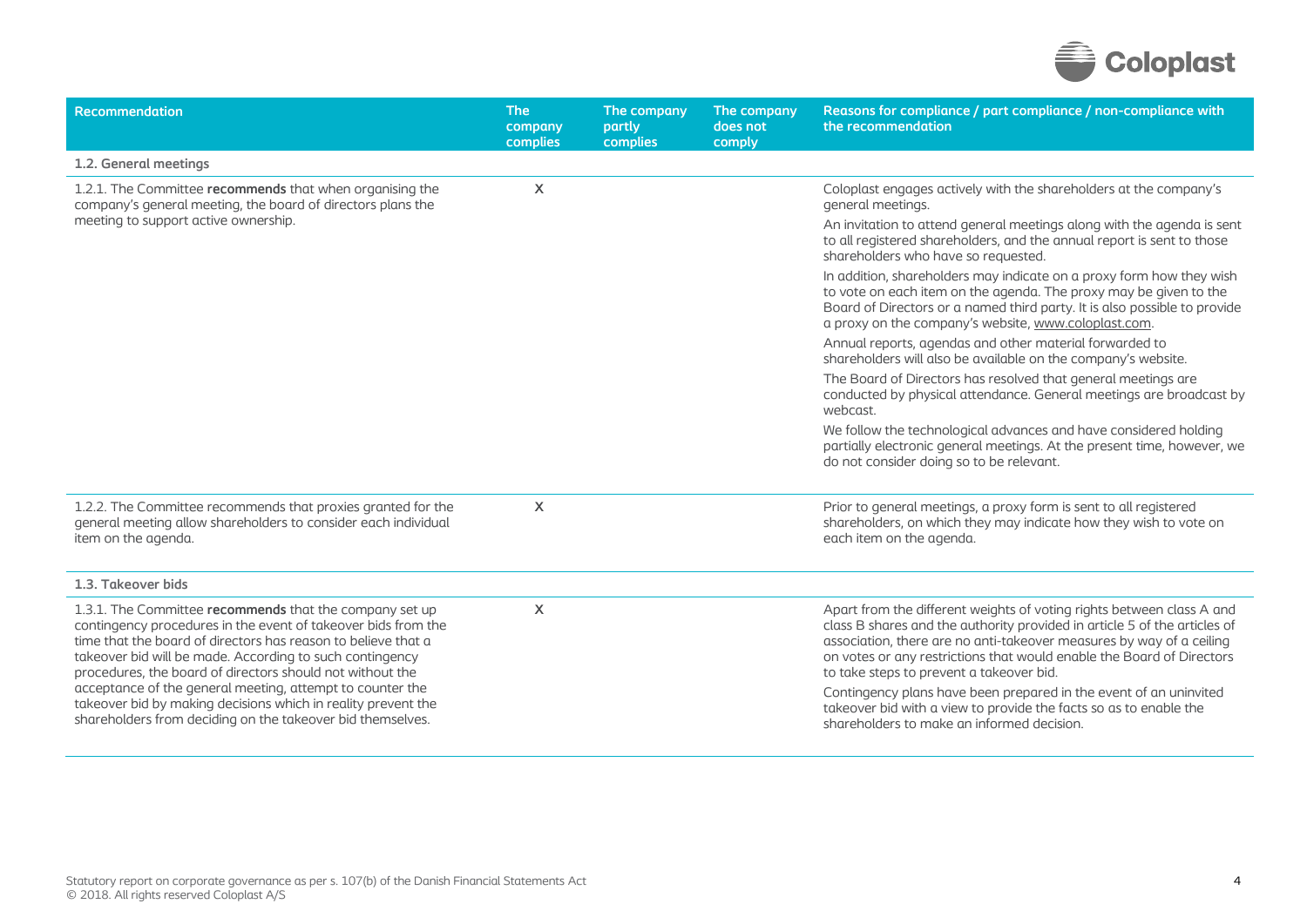

| Recommendation                                                                                                                                                                                                                                                                                                                                                                                                          | <b>The</b><br>company<br>complies | The company<br>partly<br>complies | The company<br>does not<br>comply | Reasons for compliance / part compliance / non-compliance with<br>the recommendation                                                                                                                                                                                                                                                                                                                                                                                                                                                                                                                |
|-------------------------------------------------------------------------------------------------------------------------------------------------------------------------------------------------------------------------------------------------------------------------------------------------------------------------------------------------------------------------------------------------------------------------|-----------------------------------|-----------------------------------|-----------------------------------|-----------------------------------------------------------------------------------------------------------------------------------------------------------------------------------------------------------------------------------------------------------------------------------------------------------------------------------------------------------------------------------------------------------------------------------------------------------------------------------------------------------------------------------------------------------------------------------------------------|
| 2. Tasks and responsibilities of the Board of Directors                                                                                                                                                                                                                                                                                                                                                                 |                                   |                                   |                                   |                                                                                                                                                                                                                                                                                                                                                                                                                                                                                                                                                                                                     |
| 2.1. Overall tasks and responsibilities                                                                                                                                                                                                                                                                                                                                                                                 |                                   |                                   |                                   |                                                                                                                                                                                                                                                                                                                                                                                                                                                                                                                                                                                                     |
| 2.1.1. The Committee recommends that at least once a year the<br>board of directors take a position on the matters related to the                                                                                                                                                                                                                                                                                       | X                                 |                                   |                                   | The Board of Directors defines each year its most important tasks in<br>relation to the financial and managerial control of the company.                                                                                                                                                                                                                                                                                                                                                                                                                                                            |
| board's performance of its responsibilities.                                                                                                                                                                                                                                                                                                                                                                            |                                   |                                   |                                   | Rules of procedure have been prepared for Coloplast's Board of<br>Directors. These procedures are reviewed annually by the full Board<br>to ensure that they match current needs.                                                                                                                                                                                                                                                                                                                                                                                                                   |
|                                                                                                                                                                                                                                                                                                                                                                                                                         |                                   |                                   |                                   | The rules of procedure for both the Board of Directors and the<br>Executive Management contain a description of their most important<br>tasks, including tasks related to the financial and managerial control of<br>the company, and the supervision of the company's organisation, day-<br>to-day management and results.                                                                                                                                                                                                                                                                         |
|                                                                                                                                                                                                                                                                                                                                                                                                                         |                                   |                                   |                                   | The Board of Directors considers at least once a year whether the<br>company is properly organised and whether the necessary<br>qualifications and financial resources are in place in order for the<br>company to achieve its strategic objectives.                                                                                                                                                                                                                                                                                                                                                |
| 2.1.2. The Committee recommends that at least once a year the<br>board of directors take a position on the overall strategy of the<br>company with a view to ensuring value creation in the company.                                                                                                                                                                                                                    | $\sf X$                           |                                   |                                   | A meeting dedicated to strategy is normally held once a year.                                                                                                                                                                                                                                                                                                                                                                                                                                                                                                                                       |
|                                                                                                                                                                                                                                                                                                                                                                                                                         |                                   |                                   |                                   | The Board of Directors determines, on the recommendation of the<br>Executive Management, Coloplast's overall objectives, strategies and<br>action plans and approves the essence of the forecasts prepared by<br>the Executive Management.                                                                                                                                                                                                                                                                                                                                                          |
|                                                                                                                                                                                                                                                                                                                                                                                                                         |                                   |                                   |                                   | The Board of Directors and the Executive Management review and<br>determine the company's strategic objectives at least once a year.                                                                                                                                                                                                                                                                                                                                                                                                                                                                |
|                                                                                                                                                                                                                                                                                                                                                                                                                         |                                   |                                   |                                   | The Board holds at least five board meetings per year, at which all<br>issues relating to the overall development of the company are<br>discussed.                                                                                                                                                                                                                                                                                                                                                                                                                                                  |
| 2.1.3. The Committee recommends that the board of directors<br>ensure that the company has a capital and share structure<br>ensuring that the strategy and long-term value creation of the<br>company are in the best interest of the shareholders and the<br>company, and that the board of directors presents this in the<br>management commentary on the company's annual report and/or<br>on the company's website. | $\boldsymbol{\mathsf{X}}$         |                                   |                                   | The Board of Directors regularly reviews the company's capital<br>structure, and considers whether it is consistent with the interests of<br>the company and the shareholders. It also makes plans annually for<br>the development of the company's capital and share structures. The<br>assessment of the capital structure includes the company's credit<br>rating and the potential for allocating a positive cash flow towards<br>purchasing own shares or for increasing the pay-out ratio to the<br>shareholders.<br>Coloplast has two share classes: 18 million class A shares entitling the |
|                                                                                                                                                                                                                                                                                                                                                                                                                         |                                   |                                   |                                   | holders to ten votes per A share and 198 million class B shares<br>entitling the holders to one vote per B share. Both share classes have<br>a denomination of DKK 1 per share. Coloplast's class B shares were                                                                                                                                                                                                                                                                                                                                                                                     |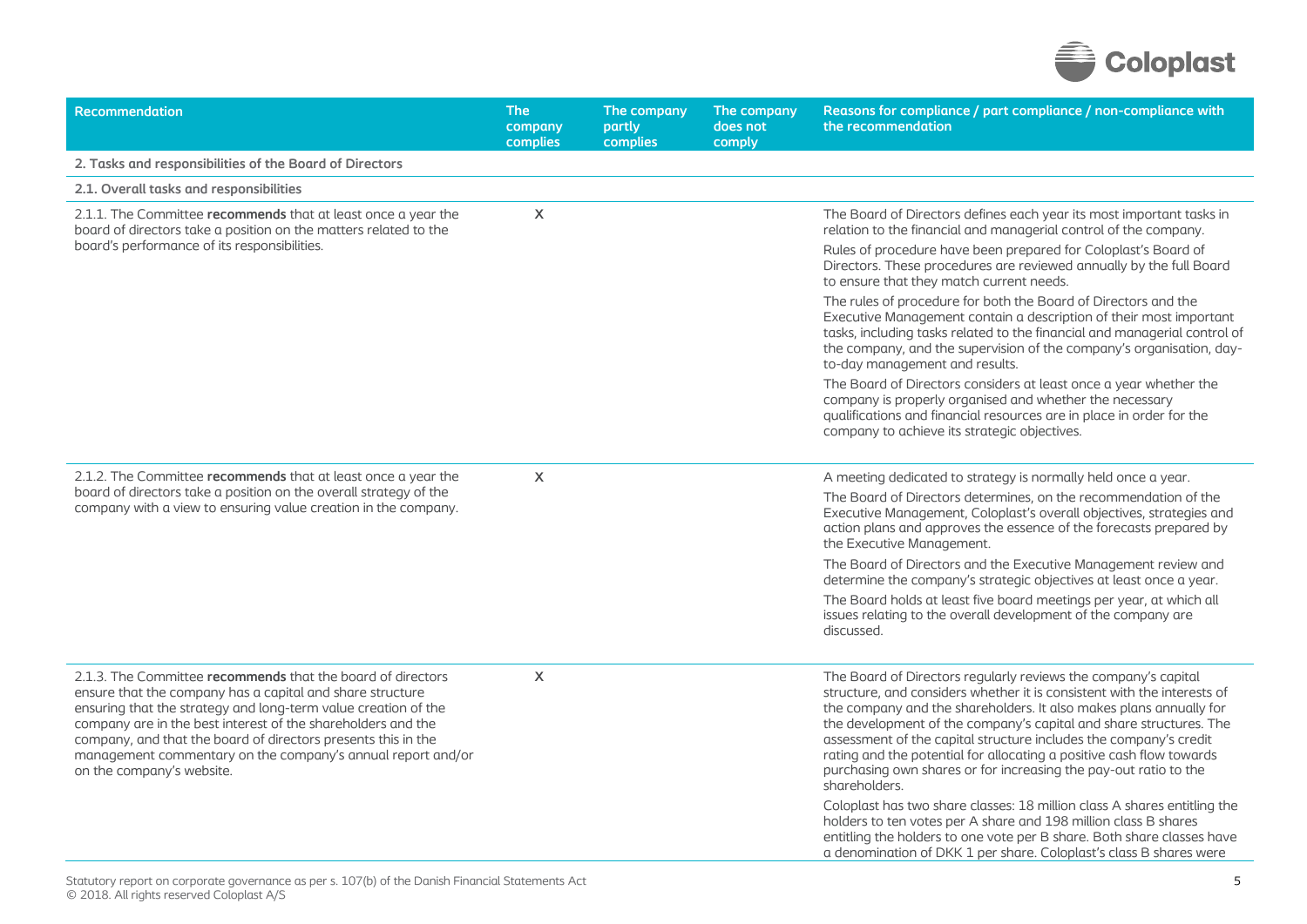

| Recommendation                                                                                                                                                                                                                                                             | <b>The</b><br>company<br>complies | The company<br>partly<br>complies | The company<br>does not<br>comply | Reasons for compliance / part compliance / non-compliance with<br>the recommendation                                                                                                                                                                                                             |
|----------------------------------------------------------------------------------------------------------------------------------------------------------------------------------------------------------------------------------------------------------------------------|-----------------------------------|-----------------------------------|-----------------------------------|--------------------------------------------------------------------------------------------------------------------------------------------------------------------------------------------------------------------------------------------------------------------------------------------------|
|                                                                                                                                                                                                                                                                            |                                   |                                   |                                   | listed on the Copenhagen Stock Exchange in 1983, whereas the class<br>A shares are non-negotiable instruments.                                                                                                                                                                                   |
|                                                                                                                                                                                                                                                                            |                                   |                                   |                                   | Any change of class A share ownership requires the consent of the<br>Board of Directors.                                                                                                                                                                                                         |
|                                                                                                                                                                                                                                                                            |                                   |                                   |                                   | The composition of shareholders by the two categories is disclosed in<br>each annual report. The Board of Directors believes that this share<br>structure has supported Coloplast's development and that maintaining<br>this structure will be to the benefit of all the company's shareholders. |
| 2.1.4. The Committee recommends that the board of directors<br>annually review and approve guidelines for the executive board;<br>this includes establishing requirements for the executive board on<br>timely, accurate and adequate reporting to the board of directors. | X                                 |                                   |                                   | The rules of procedure for the Executive Management set out the<br>requirements for the Executive Management's reporting to the Board<br>of Directors as well as for all other communication between the two<br>bodies.                                                                          |
|                                                                                                                                                                                                                                                                            |                                   |                                   |                                   | The rules of procedure are reviewed annually.                                                                                                                                                                                                                                                    |
|                                                                                                                                                                                                                                                                            |                                   |                                   |                                   | The Board of Directors reviews and considers, on a quarterly basis, the<br>conclusions and recommendations submitted by the Executive<br>Management.                                                                                                                                             |
| 2.1.5. The Committee recommends that at least once a year the<br>board of directors discuss the composition of the executive board,<br>as well as developments, risks and succession plans.                                                                                | X                                 |                                   |                                   | The Board of Directors discuss, at least once a year, the composition<br>of the Executive Management, as well as developments, risks and<br>succession plans.                                                                                                                                    |
|                                                                                                                                                                                                                                                                            |                                   |                                   |                                   | The Management in each of Coloplast's individual business units and<br>staff functions is responsible for identifying and managing risk factors<br>in their part of the organisation. The most significant risks are reported<br>quarterly to Corporate Risk Management.                         |
|                                                                                                                                                                                                                                                                            |                                   |                                   |                                   | This reporting process together with organisational risk interviews<br>leads to a quarterly risk update for the Executive Management and<br>the Board of Directors.                                                                                                                              |
|                                                                                                                                                                                                                                                                            |                                   |                                   |                                   | The Executive Management is responsible for the company's overall<br>approach to risk taking and for aligning this approach with Coloplast's<br>overall strategies and policies.                                                                                                                 |
|                                                                                                                                                                                                                                                                            |                                   |                                   |                                   | The Executive Management is also responsible for validating risk<br>responses to the most significant risks.                                                                                                                                                                                     |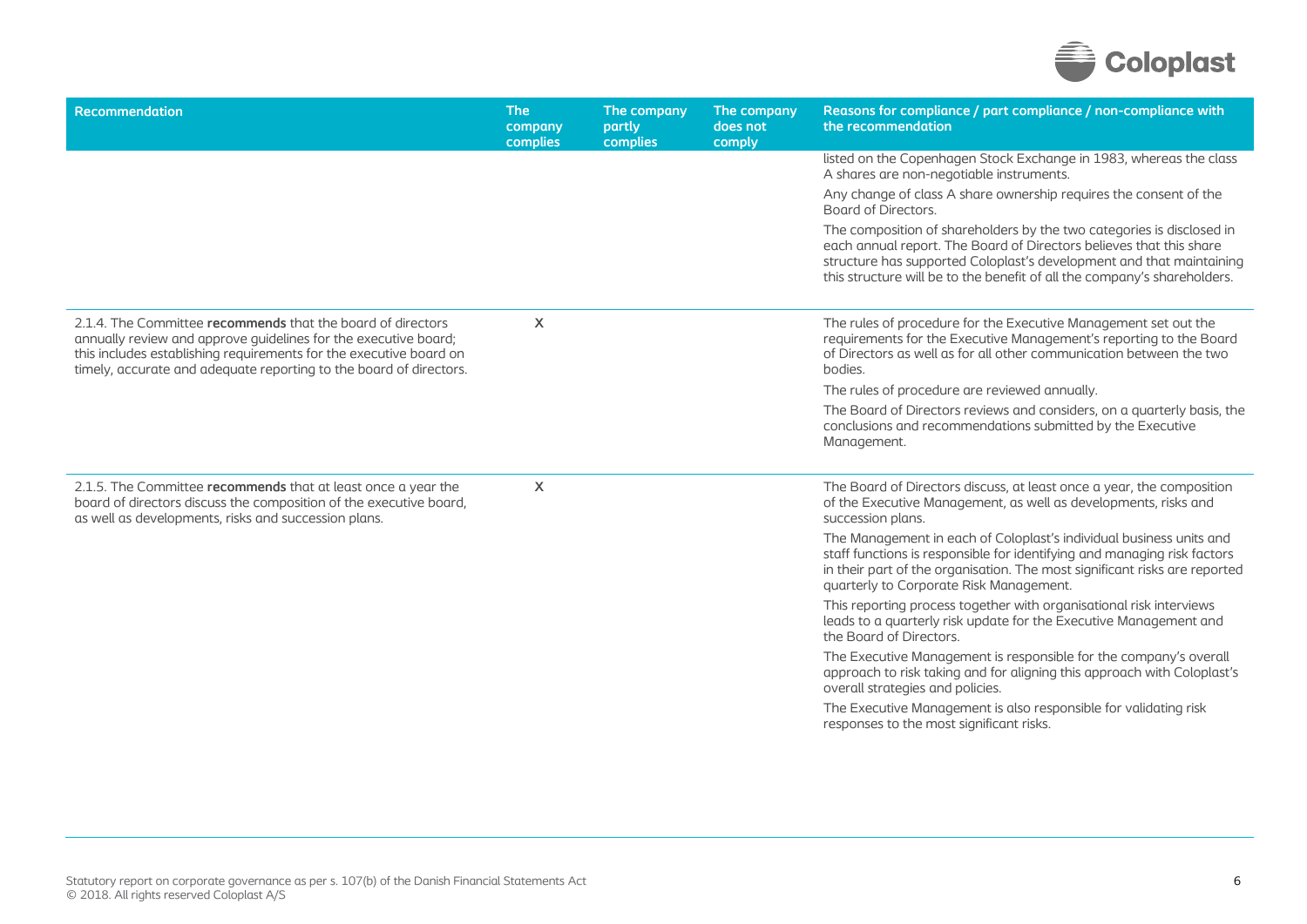

| Recommendation                                                                                                                                                                                                                                                                                                                                                                                | <b>The</b><br>company<br>complies | The company<br>partly<br>complies | The company<br>does not<br>comply | Reasons for compliance / part compliance / non-compliance with<br>the recommendation                                                                                                                                                                                                                                                    |
|-----------------------------------------------------------------------------------------------------------------------------------------------------------------------------------------------------------------------------------------------------------------------------------------------------------------------------------------------------------------------------------------------|-----------------------------------|-----------------------------------|-----------------------------------|-----------------------------------------------------------------------------------------------------------------------------------------------------------------------------------------------------------------------------------------------------------------------------------------------------------------------------------------|
| 2.1.6. The Committee recommends that once a year the board of<br>directors discuss the company's activities to ensure relevant<br>diversity at management levels, including setting specific goals and<br>accounting for its objectives and progress made in achieving the<br>objectives in the management commentary on the company's<br>annual report and/or on the website of the company. | X                                 |                                   |                                   | At the board meeting held on 15 August 2012, the Board reviewed<br>Coloplast's policy on diversity and targets for women in management<br>for the first time. Coloplast recognises that there must be a sustained<br>effort to increase diversity in management, including the proportion of<br>women.                                  |
|                                                                                                                                                                                                                                                                                                                                                                                               |                                   |                                   |                                   | Target figures for women in management:<br>Coloplast defines other management levels as all positions at or above<br>manager level. With 41% female managers at this level, Coloplast<br>maintains an equal distribution between men and women in<br>management in compliance with the Danish Financial Statements Act,<br>section 99b. |
|                                                                                                                                                                                                                                                                                                                                                                                               |                                   |                                   |                                   | Coloplast has an ambition to increase the number of women in top<br>management year by year. Top management is defined as Executive<br>Management, Senior Vice President and Vice President. In the past<br>year, Coloplast has increased the share from 14% in 2017 to 20% in<br>2018.                                                 |
|                                                                                                                                                                                                                                                                                                                                                                                               |                                   |                                   |                                   | The Board has resolved the following in respect of its composition:<br>Coloplast aims for its Board of Directors to consist of the best qualified<br>individuals.                                                                                                                                                                       |
|                                                                                                                                                                                                                                                                                                                                                                                               |                                   |                                   |                                   | With two out of six shareholder-elected Board members being women<br>at the end of 2018, an equal gender representation has been achieved<br>in compliance with the Danish Financial Statements Act, section 99b.                                                                                                                       |
| 2.2. Corporate social responsibility                                                                                                                                                                                                                                                                                                                                                          |                                   |                                   |                                   |                                                                                                                                                                                                                                                                                                                                         |
| 2.2.1. The Committee recommends that the board of directors<br>adopt policies on corporate social responsibility.                                                                                                                                                                                                                                                                             | X                                 |                                   |                                   | Coloplast has adopted a policy on corporate social responsibility and<br>the company reports regularly on its social, environmental and ethical<br>efforts.                                                                                                                                                                             |
|                                                                                                                                                                                                                                                                                                                                                                                               |                                   |                                   |                                   | We issue a progress report on Corporate Responsibility concurrently<br>with the annual report, due to growing demand from investors,<br>customers, employees and users. The report is prepared in compliance<br>with the principles of the UN Global Compact.                                                                           |
| 2.3. The chairman and the vice-chairman of the Board of Directors                                                                                                                                                                                                                                                                                                                             |                                   |                                   |                                   |                                                                                                                                                                                                                                                                                                                                         |
| 2.3.1. The Committee recommends appointing a vice-chairman of<br>the board of directors who will assume the responsibilities of the<br>chairman in the event of the chairman's absence, and who will also<br>act as effective sparring partner for the chairman.                                                                                                                              | X                                 |                                   |                                   | The Board meets immediately upon the conclusion of the annual<br>general meeting to elect its Chairman and Deputy Chairman. The<br>Deputy Chairman assumes the duties and powers of the Chairman in<br>his absence.                                                                                                                     |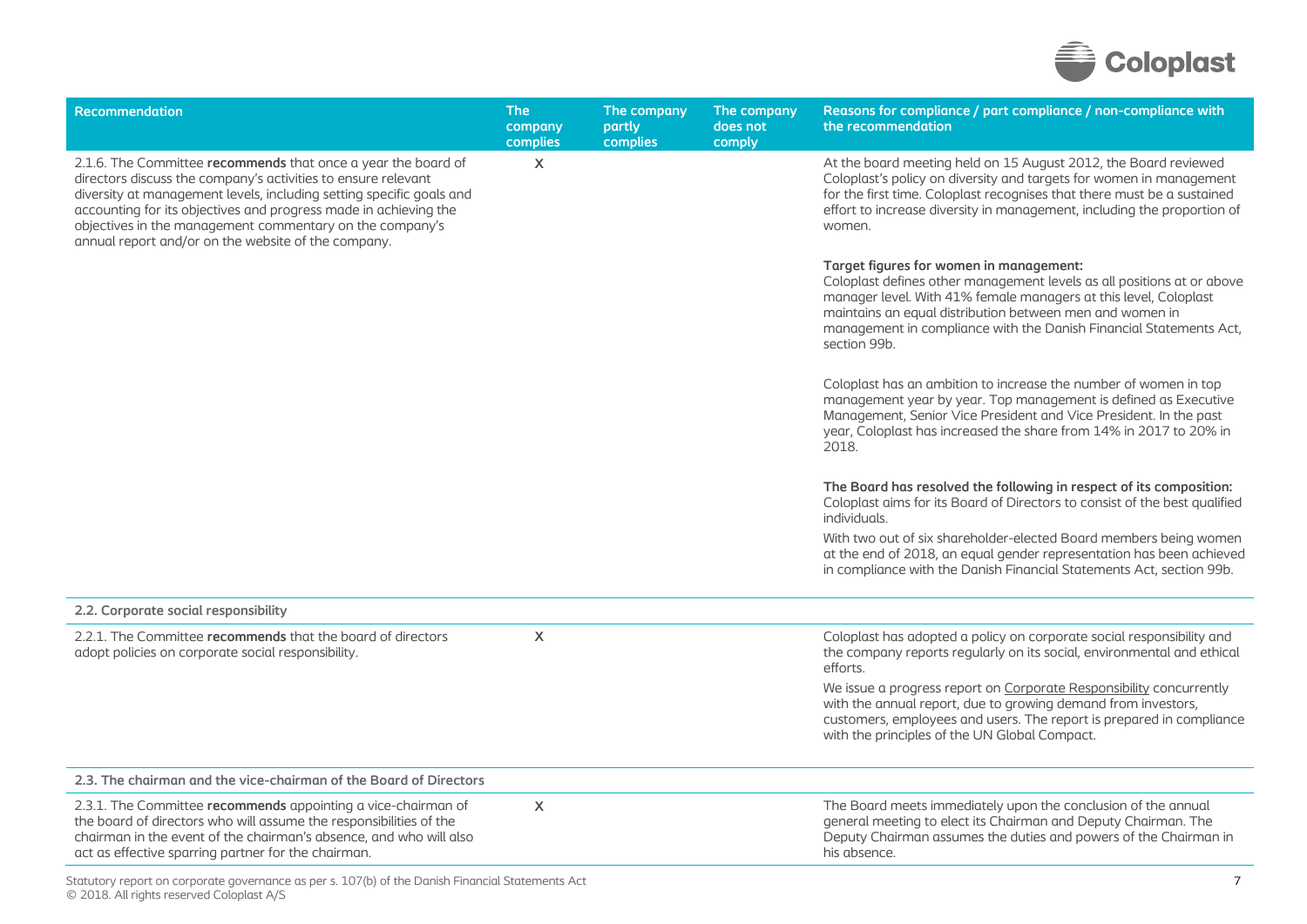

| Recommendation                                                                                                                                                                                                                                                                                                       | <b>The</b><br>company<br>complies | The company<br>partly<br>complies | The company<br>does not<br>comply | Reasons for compliance / part compliance / non-compliance with<br>the recommendation                                                                                                                                                                                                                                                                                                                      |
|----------------------------------------------------------------------------------------------------------------------------------------------------------------------------------------------------------------------------------------------------------------------------------------------------------------------|-----------------------------------|-----------------------------------|-----------------------------------|-----------------------------------------------------------------------------------------------------------------------------------------------------------------------------------------------------------------------------------------------------------------------------------------------------------------------------------------------------------------------------------------------------------|
|                                                                                                                                                                                                                                                                                                                      |                                   |                                   |                                   | The rules of procedure for the Board of Directors contain a description<br>of the duties and responsibilities of the Chairman and the Deputy<br>Chairman.                                                                                                                                                                                                                                                 |
| 2.3.2. The Committee recommends ensuring that, if the board of<br>directors, in exceptional cases, asks the chairman of the board of<br>directors to perform special operating activities for the company,<br>including briefly participating in the day-to-day management, a                                        | $\boldsymbol{\mathsf{X}}$         |                                   |                                   | The Chairman of the Board of Directors organises, convenes and<br>chairs board meetings to ensure efficiency in the Board's work and to<br>create the best possible working conditions for the individual members<br>as well as for the Board collectively.                                                                                                                                               |
| board resolution to that effect be passed to ensure that the board<br>of directors maintains its independent, overall management and<br>control function. Resolutions on the chairman's participation in<br>day-to-day management and the expected duration hereof should<br>be published in a company announcement. |                                   |                                   |                                   | The Chairman of the Board of Directors does not participate in the<br>day-to-day management of the company and does not perform any<br>special tasks for the company other than his duties as Chairman of the<br>Board of Directors.                                                                                                                                                                      |
|                                                                                                                                                                                                                                                                                                                      |                                   |                                   |                                   | If the Chairman is asked to perform special tasks, the Board of<br>Directors will comply with the corporate governance<br>recommendations.                                                                                                                                                                                                                                                                |
| 3. Composition and organisation of the Board of Directors                                                                                                                                                                                                                                                            |                                   |                                   |                                   |                                                                                                                                                                                                                                                                                                                                                                                                           |
| 3.1. Composition                                                                                                                                                                                                                                                                                                     |                                   |                                   |                                   |                                                                                                                                                                                                                                                                                                                                                                                                           |
| 3.1.1. The Committee recommends that the board of directors<br>annually accounts for<br>the skills it must have to best perform its tasks,<br>the composition of the board of directors, and<br>the special skills of each member.<br>$\bullet$                                                                      | X                                 |                                   |                                   | It is the responsibility of the Chairman to assess whether the Board of<br>Directors overall possesses the knowledge and skills relevant and<br>necessary to manage the company. The principal skills needed on<br>Coloplast's Board of Directors are: economics and finance,<br>manufacturing, logistics, global sales and marketing, general<br>management, innovation, legal affairs and acquisitions. |
|                                                                                                                                                                                                                                                                                                                      |                                   |                                   |                                   | The annual report discloses the composition of the Board of Directors<br>as well as of other executive functions held.                                                                                                                                                                                                                                                                                    |
|                                                                                                                                                                                                                                                                                                                      |                                   |                                   |                                   | Reference is also made in the annual report to the Coloplast website,<br>www.coloplast.com, for further information on each Board member.                                                                                                                                                                                                                                                                 |
| 3.1.2. The Committee recommends that the selection and<br>nomination of candidates for the board of directors be carried out                                                                                                                                                                                         | $\pmb{\times}$                    |                                   |                                   | As Coloplast's supreme management body, the Board of Directors<br>approves decisions of a strategic and fundamental nature.                                                                                                                                                                                                                                                                               |
| through a thoroughly transparent process approved by the overall<br>board of directors. When assessing its composition and nominating<br>new candidates, the board of directors must take into<br>consideration the need for integration of new talent and diversity in                                              |                                   |                                   |                                   | It is important to recruit people to the Board of Directors who possess,<br>between them, competencies enabling them to handle the interests of<br>the shareholders and the employees in the best possible manner with<br>due regard for the company's other stakeholders.                                                                                                                                |
| relation to age, international experience and gender.                                                                                                                                                                                                                                                                |                                   |                                   |                                   | Diversity is among the criteria also being considered.                                                                                                                                                                                                                                                                                                                                                    |
|                                                                                                                                                                                                                                                                                                                      |                                   |                                   |                                   | The Chairman and the Deputy Chairman are responsible for ensuring<br>a thorough and transparent process of selecting and nominating<br>candidates for the Board of Directors.                                                                                                                                                                                                                             |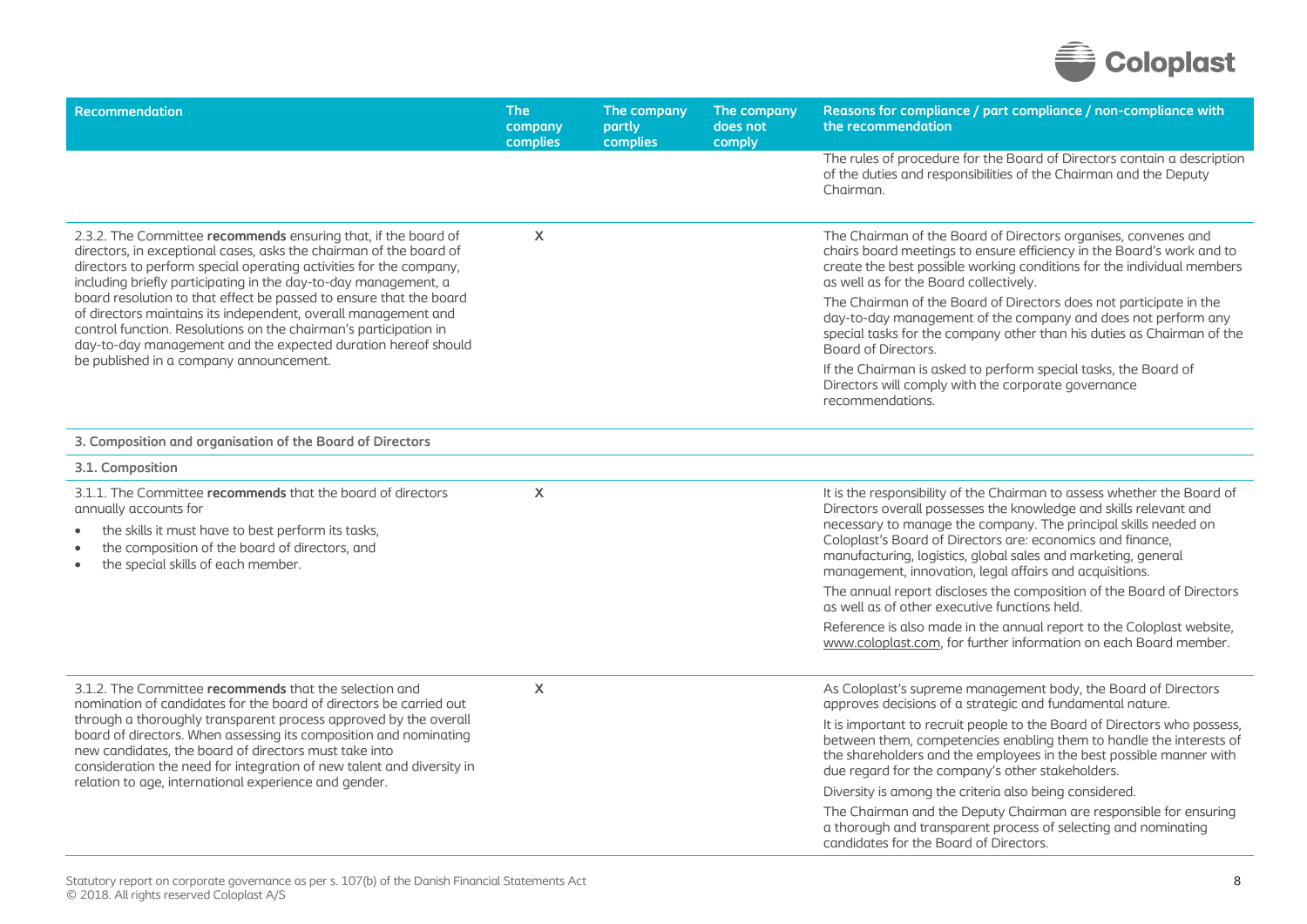

| <b>Recommendation</b>                                                                                                                                                                                                                                                                                                                                                                                                                                                                                                                                                                                                                             | <b>The</b><br>company<br>complies | The company<br>partly<br>complies | The company<br>does not<br>comply | Reasons for compliance / part compliance / non-compliance with<br>the recommendation                                                                                                                                                                                                                                                                                                                                                                                                                                                                                                     |
|---------------------------------------------------------------------------------------------------------------------------------------------------------------------------------------------------------------------------------------------------------------------------------------------------------------------------------------------------------------------------------------------------------------------------------------------------------------------------------------------------------------------------------------------------------------------------------------------------------------------------------------------------|-----------------------------------|-----------------------------------|-----------------------------------|------------------------------------------------------------------------------------------------------------------------------------------------------------------------------------------------------------------------------------------------------------------------------------------------------------------------------------------------------------------------------------------------------------------------------------------------------------------------------------------------------------------------------------------------------------------------------------------|
| 3.1.3. The Committee recommends that the notice convening the<br>general meeting when election of members to the board of<br>directors is on the agenda be accompanied by a description of the<br>nominated candidates' qualifications, including information about<br>the candidates'<br>other executive functions, among these memberships in<br>$\bullet$<br>executive boards, boards of directors, and supervisory boards,<br>including board committees in foreign enterprises<br>demanding organisational tasks, and information about<br>$\bullet$<br>whether candidates to the board of directors are considered<br>independent.          | X                                 |                                   |                                   | The CVs of the individual Board members are made available to the<br>public.<br>Together with the notice to convene the general meeting, the Board<br>of Directors discloses the profiles and backgrounds of the candidates<br>standing for the Board. This applies to both first-time elections and re-<br>elections.<br>The company discloses on its website and in the annual report which<br>Board members are considered to be independent.<br>At general meetings, the Board of Directors also announces whether<br>new candidates for the Board are considered to be independent. |
| 3.1.4. The Committee recommends that the company's articles of<br>association stipulate a retirement age for members of the board of<br>directors.                                                                                                                                                                                                                                                                                                                                                                                                                                                                                                |                                   |                                   | X                                 | The company's Articles of Association do not stipulate an age limit for<br>Board members.<br>The Board of Directors believes that age per se should not qualify or<br>disqualify a person from serving on the Board of Directors.<br>The age and length of service of each Board member is indicated in<br>the annual report and on the company's website.                                                                                                                                                                                                                               |
| 3.1.5. The Committee recommends that members of the board of<br>directors elected by the general meeting be up for election every<br>year at the annual general meeting.                                                                                                                                                                                                                                                                                                                                                                                                                                                                          | $\mathsf{X}$                      |                                   |                                   | The company's articles of association provide that all shareholder-<br>elected Board members stand for election every year.                                                                                                                                                                                                                                                                                                                                                                                                                                                              |
| 3.2. Independence of the Board of Directors                                                                                                                                                                                                                                                                                                                                                                                                                                                                                                                                                                                                       |                                   |                                   |                                   |                                                                                                                                                                                                                                                                                                                                                                                                                                                                                                                                                                                          |
| 3.2.1. The Committee recommends that at least half of the<br>members of the board of directors elected by the general meeting<br>be independent persons, in order for the board of directors to be<br>able to act independently of special interests.<br>To be considered independent, this person may not:                                                                                                                                                                                                                                                                                                                                       | $\mathsf{X}$                      |                                   |                                   | A majority of the Board members elected by the shareholders in<br>general meeting are considered by the Board of Directors to be<br>independent of company interests.<br>Currently serving on the Board is a major shareholder as well as a<br>Board member who has served for more than 12 years.                                                                                                                                                                                                                                                                                       |
| be or within the past five years have been member of the<br>$\bullet$<br>executive board, or senior staff member in the company, a<br>subsidiary undertaking or an associate,<br>within the past five years, have received larger emoluments<br>$\bullet$<br>from the company/group, a subsidiary undertaking or an<br>associate in another capacity than as member of the board of<br>directors,<br>represent the interests of a controlling shareholder,<br>within the past year, have had significant business relations<br>(e.g. personal or indirectly as partner or employee,<br>shareholder, customer, supplier or member of the executive |                                   |                                   |                                   | In the list of Board members set out in the section "Management and<br>Board of Directors" on the company's website, it is indicated whether<br>the Board of Directors considers each individual member to be<br>independent.<br>The Board members elected by the employees are, by virtue of their<br>employment with the company, not considered to be independent.<br>At Coloplast no Board member is also a member of the Executive<br>Management.                                                                                                                                   |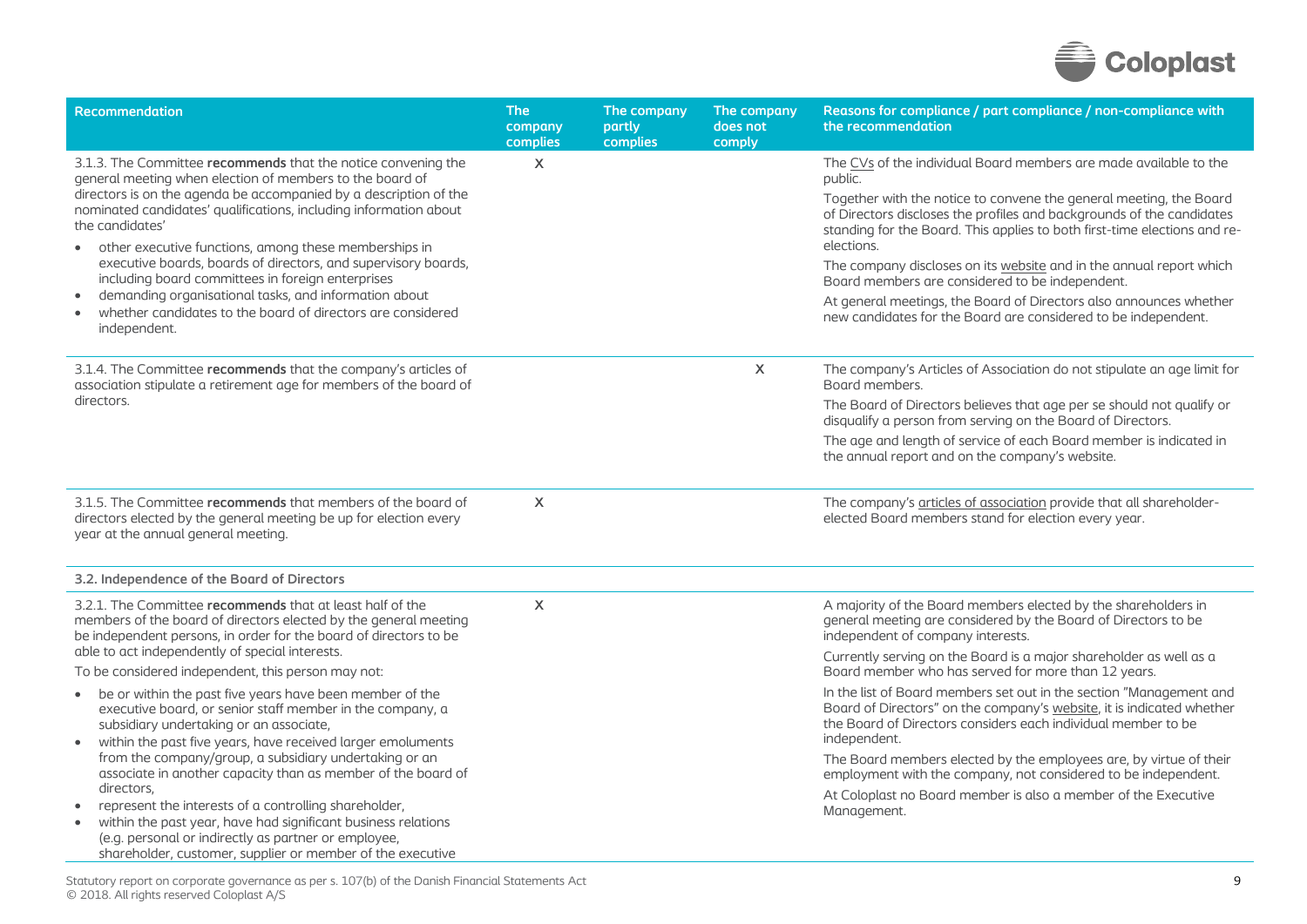

| <b>Recommendation</b>                                                                                                                                                                                                                                                                                                                                                                                                                                                                                                           | <b>The</b><br>company<br>complies | The company<br>partly<br>complies | The company<br>does not<br>comply | Reasons for compliance / part compliance / non-compliance with<br>the recommendation                                                                                                                                |  |  |
|---------------------------------------------------------------------------------------------------------------------------------------------------------------------------------------------------------------------------------------------------------------------------------------------------------------------------------------------------------------------------------------------------------------------------------------------------------------------------------------------------------------------------------|-----------------------------------|-----------------------------------|-----------------------------------|---------------------------------------------------------------------------------------------------------------------------------------------------------------------------------------------------------------------|--|--|
| management in companies with corresponding connection)<br>with the company, a subsidiary undertaking or an associate.<br>be or within the past three years have been employed or<br>$\bullet$<br>partner at the external auditor,<br>have been chief executive in a company holding cross-<br>$\bullet$<br>memberships with the company,<br>have been member of the board of directors for more than 12<br>$\bullet$<br>vears, or<br>have been close relatives with persons who are not considered<br>$\bullet$<br>independent. |                                   |                                   |                                   |                                                                                                                                                                                                                     |  |  |
| 3.3. Members of the board of directors and the number of other executive functions                                                                                                                                                                                                                                                                                                                                                                                                                                              |                                   |                                   |                                   |                                                                                                                                                                                                                     |  |  |
| 3.3.1. The Committee recommends that each member of the<br>board of directors assesses the expected time commitment for<br>each function in order that the member does not take on more<br>functions than he/she can manage satisfactorily for the company.                                                                                                                                                                                                                                                                     | $\mathsf{x}$                      |                                   |                                   | Each Board member's executive functions members with other Danish<br>and foreign companies are disclosed in the annual report.                                                                                      |  |  |
|                                                                                                                                                                                                                                                                                                                                                                                                                                                                                                                                 |                                   |                                   |                                   | Coloplast's website also provides information on other important<br>positions held. The rules of procedure for the Board of Directors do<br>not restrict the number of executive functions or other positions held. |  |  |
|                                                                                                                                                                                                                                                                                                                                                                                                                                                                                                                                 |                                   |                                   |                                   | It is customary for all Board Members to attend all Coloplast board<br>meetings.                                                                                                                                    |  |  |
| 3.3.2. The Committee recommends that the management<br>commentary, in addition to the provisions laid down by legislation,                                                                                                                                                                                                                                                                                                                                                                                                      |                                   | $\boldsymbol{\mathsf{X}}$         |                                   | The company discloses on its website which Board members are<br>considered to be independent.                                                                                                                       |  |  |
| includes the following information about the members of the board<br>of directors:                                                                                                                                                                                                                                                                                                                                                                                                                                              |                                   |                                   |                                   | At general meetings, the Board of Directors also announces whether<br>new candidates for the Board are considered to be independent.                                                                                |  |  |
| the position of the relevant person,<br>the age and gender of the relevant person,<br>$\bullet$<br>whether the member is considered independent,<br>$\bullet$<br>the date of appointment to the board of directors of the<br>$\bullet$                                                                                                                                                                                                                                                                                          |                                   |                                   |                                   | The annual report provides information on each Board member's<br>other executive functions in Danish and foreign companies,<br>independence as well as their educational backgrounds and length of<br>service.      |  |  |
| member,<br>expiry of the current election period,<br>other executive functions, e.g. memberships in executive<br>$\bullet$                                                                                                                                                                                                                                                                                                                                                                                                      |                                   |                                   |                                   | The company also discloses in the annual report the aggregate<br>number of shares in the company held by the Board members as well<br>as any changes in such holdings during the financial year.                    |  |  |
| boards, boards of directors, and supervisory boards, including<br>board committees in foreign enterprises and<br>demanding organisational tasks, and<br>$\bullet$                                                                                                                                                                                                                                                                                                                                                               |                                   |                                   |                                   | In addition, Coloplast discloses, on a regular basis and pursuant to the<br>provisions of the Danish Securities Trading Act, Board members'<br>transactions involving Coloplast shares.                             |  |  |
| the number of shares, options, warrants and similar in the<br>$\bullet$<br>company, and other group companies of the company, owned<br>by the member, as well as changes in the portfolio of the<br>member of the securities mentioned which have occurred                                                                                                                                                                                                                                                                      |                                   |                                   |                                   | For this reason, the Board has not it necessary or obliged to publish<br>the number of shares, options, warrants and the like that the Board<br>member owns.                                                        |  |  |
| during the financial year.                                                                                                                                                                                                                                                                                                                                                                                                                                                                                                      |                                   |                                   |                                   | There is no maximum length of service on the Board, but it remains a<br>special responsibility of the Chairman to ensure renewal and continuity<br>in the composition of the Board of Directors.                    |  |  |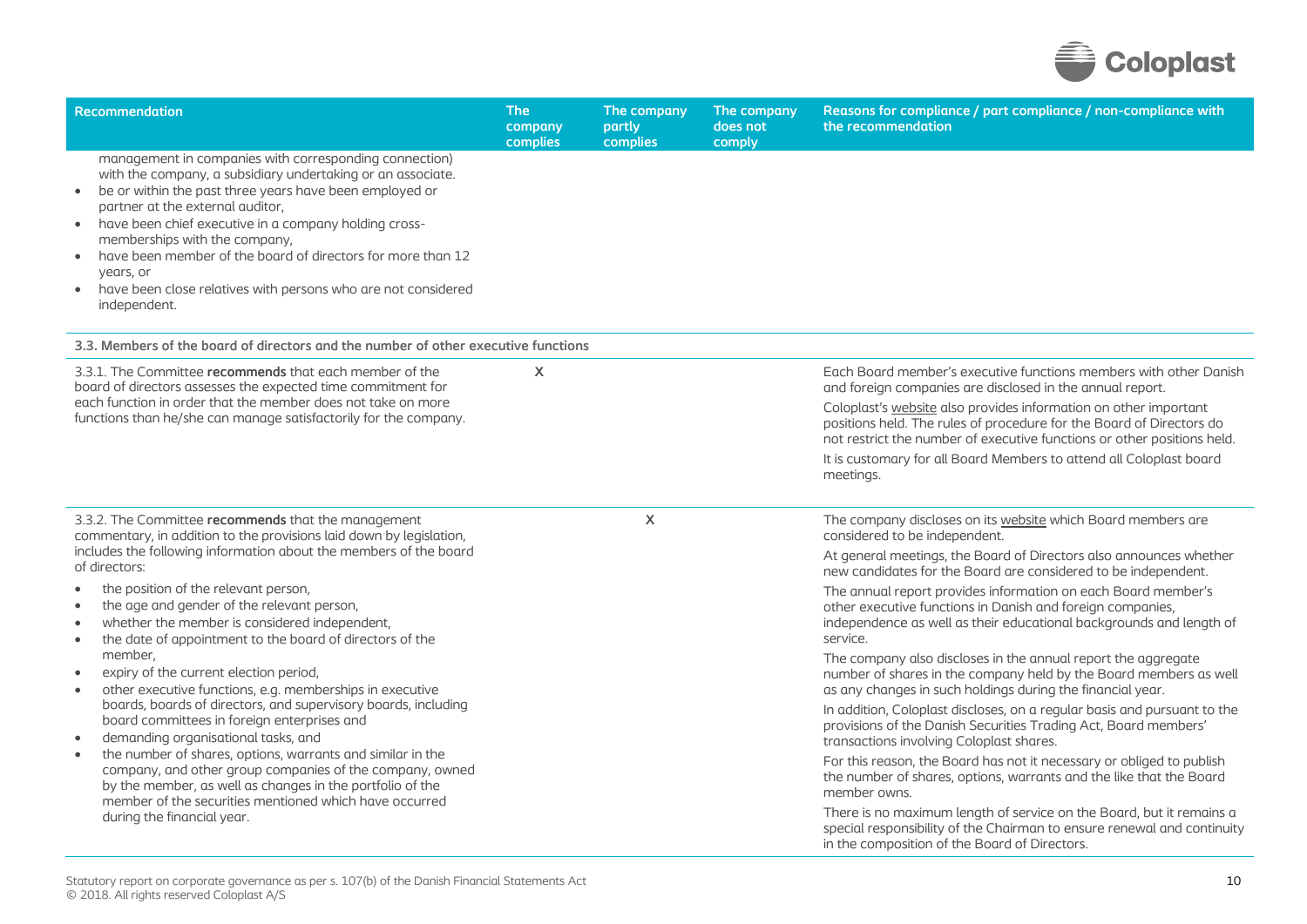

| Recommendation                                                                                                                                                                                                                                                                                                                                                                                                 | <b>The</b><br>company<br>complies | The company<br>partly<br>complies | The company<br>does not<br>comply                                                                                                                                                                                                                                                                     | Reasons for compliance / part compliance / non-compliance with<br>the recommendation                                                                                                                                                                   |
|----------------------------------------------------------------------------------------------------------------------------------------------------------------------------------------------------------------------------------------------------------------------------------------------------------------------------------------------------------------------------------------------------------------|-----------------------------------|-----------------------------------|-------------------------------------------------------------------------------------------------------------------------------------------------------------------------------------------------------------------------------------------------------------------------------------------------------|--------------------------------------------------------------------------------------------------------------------------------------------------------------------------------------------------------------------------------------------------------|
|                                                                                                                                                                                                                                                                                                                                                                                                                |                                   |                                   |                                                                                                                                                                                                                                                                                                       | Board members elected by the shareholders in general meeting are<br>elected for terms of one year and are eligible for re-election.                                                                                                                    |
| 3.4. Board committees                                                                                                                                                                                                                                                                                                                                                                                          |                                   |                                   |                                                                                                                                                                                                                                                                                                       |                                                                                                                                                                                                                                                        |
| 3.4.1. The Committee recommends that the company publish the<br>following on the company's website:                                                                                                                                                                                                                                                                                                            | X                                 |                                   |                                                                                                                                                                                                                                                                                                       | The company discloses the terms of reference of the audit committee,<br>the most important activities of and the number of meetings held by<br>the committee, committee members' names including the name of the                                       |
| The terms of reference of the board committees,<br>the most important activities of the committees during the<br>year, and the number of meetings held by each committee,<br>and<br>the names of the members of each committee, including the<br>$\bullet$<br>chairmen of the committees, as well as information on which<br>members are independent members and which members have<br>special qualifications. |                                   |                                   |                                                                                                                                                                                                                                                                                                       | committee chairman. Information on committee member<br>independence is provided on the company's website.                                                                                                                                              |
| 3.4.2. The Committee recommends that a majority of the<br>members of a board committee be independent.                                                                                                                                                                                                                                                                                                         |                                   |                                   | X                                                                                                                                                                                                                                                                                                     | The Board of Directors finds it an appropriate and natural choice for<br>the chairmanship, to also handle the tasks related to planning and<br>formally chairing the meetings, among other things to ensure<br>consistency with the work of the Board. |
| 3.4.3. The Committee recommends that the board of directors set                                                                                                                                                                                                                                                                                                                                                |                                   | X                                 |                                                                                                                                                                                                                                                                                                       | The company has established an audit committee.                                                                                                                                                                                                        |
| up a formal audit committee composed such that<br>the chairman of the board of directors is not chairman of the<br>$\bullet$<br>audit committee, and                                                                                                                                                                                                                                                           |                                   |                                   |                                                                                                                                                                                                                                                                                                       | The company believes that the composition of the audit committee<br>including its chairman to be appropriate, as its members possess the<br>necessary skills and expertise.                                                                            |
| between them, the members should possess such expertise<br>$\bullet$<br>and experience as to provide an updated insight into and                                                                                                                                                                                                                                                                               |                                   |                                   |                                                                                                                                                                                                                                                                                                       | The Board of Directors of Coloplast has re-elected Michael Pram<br>Rasmussen as chairman of the audit committee.                                                                                                                                       |
| experience in the financial, accounting and audit aspects of<br>companies whose shares are admitted to trading on a<br>regulated market.                                                                                                                                                                                                                                                                       |                                   |                                   | The Board of Directors finds it an appropriate and natural choice for<br>the Chairman of the Board of Directors to also handle the tasks<br>related to planning and formally chairing the meetings of the audit<br>committee, among other things to ensure consistency with the work of<br>the Board. |                                                                                                                                                                                                                                                        |
| 3.4.4. The Committee recommends that, prior to the approval of<br>the annual report and other financial reports, the audit committee<br>monitors and reports to the board of directors about:                                                                                                                                                                                                                  | $\mathsf{x}$                      |                                   |                                                                                                                                                                                                                                                                                                       | The functions and duties of the audit committee are described in the<br>committee's terms of reference, which is available on the company's<br>website, www.coloplast.com.                                                                             |
| significant accounting policies,<br>significant accounting estimates,<br>related party transactions, and                                                                                                                                                                                                                                                                                                       |                                   |                                   |                                                                                                                                                                                                                                                                                                       |                                                                                                                                                                                                                                                        |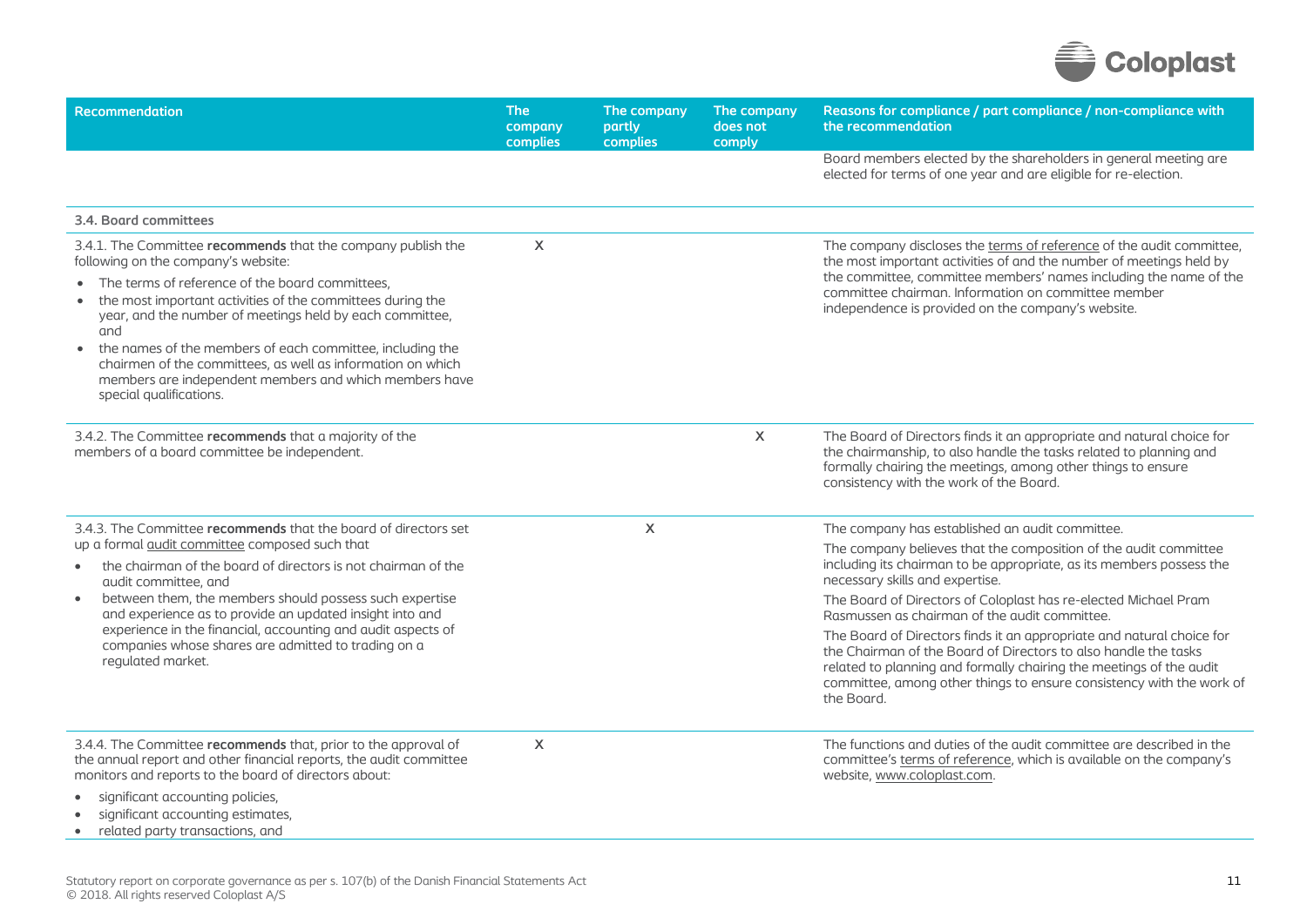

| <b>Recommendation</b>                                                                                                                                                                                                                                                                                                                                                                                                                                                                                                                                                                                                                                                                                                                                                                                                                                                                                                                                                                                                                                                                                                                                                                                                                                      | <b>The</b><br>company<br>complies | The company<br>partly<br>complies | The company<br>does not<br>comply | Reasons for compliance / part compliance / non-compliance with<br>the recommendation                                                                                                                                                                                                                                                                                                                                                                                                                                                                                                          |
|------------------------------------------------------------------------------------------------------------------------------------------------------------------------------------------------------------------------------------------------------------------------------------------------------------------------------------------------------------------------------------------------------------------------------------------------------------------------------------------------------------------------------------------------------------------------------------------------------------------------------------------------------------------------------------------------------------------------------------------------------------------------------------------------------------------------------------------------------------------------------------------------------------------------------------------------------------------------------------------------------------------------------------------------------------------------------------------------------------------------------------------------------------------------------------------------------------------------------------------------------------|-----------------------------------|-----------------------------------|-----------------------------------|-----------------------------------------------------------------------------------------------------------------------------------------------------------------------------------------------------------------------------------------------------------------------------------------------------------------------------------------------------------------------------------------------------------------------------------------------------------------------------------------------------------------------------------------------------------------------------------------------|
| uncertainties and risks, including in relation to the outlook for<br>$\bullet$<br>the current year.                                                                                                                                                                                                                                                                                                                                                                                                                                                                                                                                                                                                                                                                                                                                                                                                                                                                                                                                                                                                                                                                                                                                                        |                                   |                                   |                                   |                                                                                                                                                                                                                                                                                                                                                                                                                                                                                                                                                                                               |
| 3.4.5. The Committee recommends that the audit committee:<br>annually assesses the need for an internal audit, and in such<br>case, makes recommendations on selecting, appointing and<br>removing the head of the internal audit function and on the<br>budget of the internal audit function, and<br>monitor the executive board's follow-up on the conclusions<br>and recommendations of the internal audit function.                                                                                                                                                                                                                                                                                                                                                                                                                                                                                                                                                                                                                                                                                                                                                                                                                                   | $\mathsf{x}$                      |                                   |                                   | Once a year, the audit committee assesses the need for an internal<br>audit function.<br>On the basis of a recommendation from the audit committee, the<br>Board of Directors reviews, at least once a year, the adequacy of the<br>internal control systems.<br>The Board has assessed that the size and complexity of the company<br>currently do not necessitate the establishment of an internal audit<br>function.<br>The motivation for a decision on whether to establish an internal audit<br>function is disclosed in the Management's review in the annual report.                  |
| 3.4.6. The Committee recommends that the board of directors<br>establish a nomination committee chaired by the chairman of the<br>board of directors with at least the following preparatory tasks:<br>• describe the qualifications required by the board of directors<br>and the executive board, and for a specific membership, state<br>the time expected to be spent on having to carry out the<br>membership, as well as assess the competences, knowledge<br>and experience of the two governing bodies combined,<br>annually assess the structure, size, composition and results of<br>the board of directors and the executive board, as well as<br>recommend any changes to the board of directors,<br>annually assess the competences, knowledge and experience<br>of the individual members of management, and report to the<br>board of directors in this respect,<br>consider proposals from relevant persons, including<br>shareholders and members of the board of directors and the<br>executive board for candidates for the board of directors and<br>the executive board, and<br>propose an action plan to the board of directors on the future<br>composition of the board of directors, including proposals for<br>specific changes. |                                   |                                   | X                                 | There has not been established an independent nomination<br>committee, since the Board is no larger than the tasks are discussed<br>by the entire Board. The Chairman and the Deputy Chairman perform<br>the pre-work and present the topics for discussion and<br>recommendation to the Board.<br>The Chairman and the Deputy Chairman assess and determine in<br>consultation with the Board of Directors once a year the size,<br>structure, composition, skills, knowledge and experience believed to be<br>required on the Board of Directors as well as in the Executive<br>Management. |
| 3.4.7. The Committee recommends that the board of directors<br>establish a remuneration committee with at least the following<br>preparatory tasks:<br>• to recommend the remuneration policy (including the general<br>quidelines for incentive-based remuneration) to the board of<br>$\mathcal{A} = \mathcal{A} \times \mathcal{A} \times \mathcal{A} \times \mathcal{A} \times \mathcal{A} \times \mathcal{A} \times \mathcal{A} \times \mathcal{A} \times \mathcal{A} \times \mathcal{A} \times \mathcal{A} \times \mathcal{A} \times \mathcal{A} \times \mathcal{A} \times \mathcal{A} \times \mathcal{A} \times \mathcal{A} \times \mathcal{A} \times \mathcal{A} \times \mathcal{A} \times \mathcal{A} \times \mathcal{A} \times \mathcal{A} \times \mathcal{A} \times \mathcal{A} \times \mathcal{A} \times \mathcal{A$                                                                                                                                                                                                                                                                                                                                                                                                                           |                                   |                                   | X                                 | There has not been established an independent remuneration<br>committee, since the Board is no larger than the tasks are discussed<br>by the entire Board. The Chairman and the Deputy Chairman perform<br>the pre-work and present the topics for discussion and<br>recommendation to the Board.                                                                                                                                                                                                                                                                                             |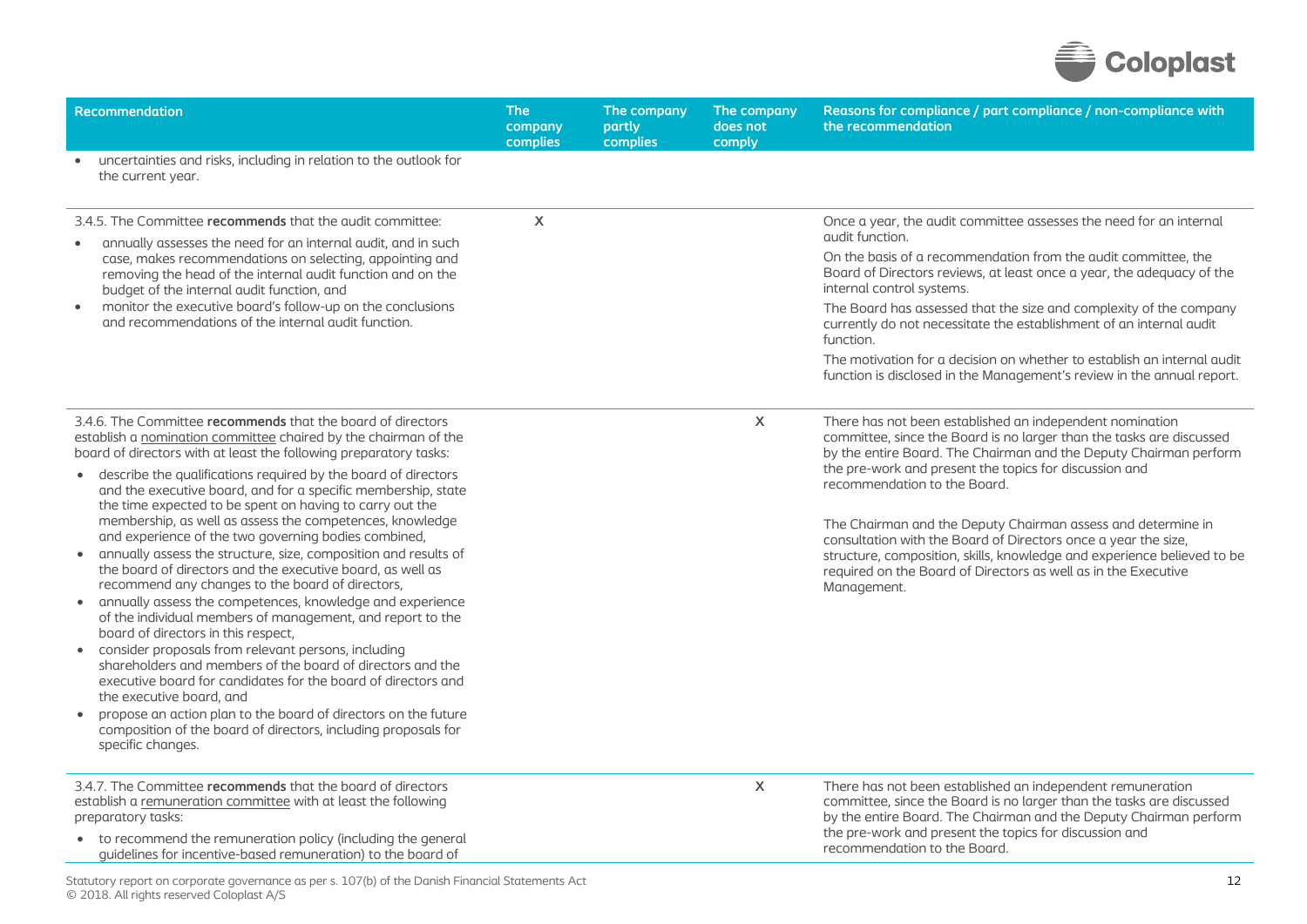

| Recommendation                                                                                                                                                                                                                                                                                                                                                                                                                                                                                                                                                                                                                                                                                                | <b>The</b><br>company<br>complies | The company<br>partly<br>complies | The company<br>does not<br>comply | Reasons for compliance / part compliance / non-compliance with<br>the recommendation                                                                                                                                                                                                                                                                                                                                                                             |
|---------------------------------------------------------------------------------------------------------------------------------------------------------------------------------------------------------------------------------------------------------------------------------------------------------------------------------------------------------------------------------------------------------------------------------------------------------------------------------------------------------------------------------------------------------------------------------------------------------------------------------------------------------------------------------------------------------------|-----------------------------------|-----------------------------------|-----------------------------------|------------------------------------------------------------------------------------------------------------------------------------------------------------------------------------------------------------------------------------------------------------------------------------------------------------------------------------------------------------------------------------------------------------------------------------------------------------------|
| directors and the executive board for approval by the board of<br>directors prior to approval by the general meeting,<br>make proposals to the board of directors on remuneration for<br>members of the board of directors and the executive board, as<br>well as ensure that the remuneration is in compliance with the<br>company's remuneration policy and the assessment of the<br>performance of the persons concerned. The committee should<br>have information about the total amount of remuneration that<br>members of the board of directors and the executive board<br>receive from other companies in the group, and<br>recommend a remuneration policy applicable for the company<br>in general. |                                   |                                   |                                   | The Chairman and the Deputy Chairman assess once a year the<br>remuneration of the Board of Directors and the Executive<br>Management and recommend this to the Board of Directors for<br>approval.                                                                                                                                                                                                                                                              |
| 3.4.8. The Committee recommends that the remuneration<br>committee do not consult with the same external advisers as the<br>executive board of the company.                                                                                                                                                                                                                                                                                                                                                                                                                                                                                                                                                   |                                   |                                   | X                                 | No remuneration committee has been established.                                                                                                                                                                                                                                                                                                                                                                                                                  |
| 3.5. Evaluation of the performance of the board of directors and the executive board                                                                                                                                                                                                                                                                                                                                                                                                                                                                                                                                                                                                                          |                                   |                                   |                                   |                                                                                                                                                                                                                                                                                                                                                                                                                                                                  |
| 3.5.1. The Committee recommends that the board of directors<br>establish an evaluation procedure where contributions and results<br>of the board of directors and the individual members, as well as<br>collaboration with the executive board are annually evaluated.<br>Significant changes deriving from the evaluation should be<br>included in the management commentary or on the company's                                                                                                                                                                                                                                                                                                             | $\boldsymbol{\mathsf{X}}$         |                                   |                                   | On a regular basis the Board of Directors assesses the work of the<br>Board, as well as the contributions and achievements of the Board<br>collectively and of its individual members, on the basis of which the<br>Board of Directors performs a self-assessment once a year. The self-<br>assessment is a requirement set out in the rules of procedure for the<br>Board of Directors.                                                                         |
| website.                                                                                                                                                                                                                                                                                                                                                                                                                                                                                                                                                                                                                                                                                                      |                                   |                                   |                                   | The Chairman is responsible for carrying out the assessment, and the<br>results are discussed by the entire Board of Directors.                                                                                                                                                                                                                                                                                                                                  |
|                                                                                                                                                                                                                                                                                                                                                                                                                                                                                                                                                                                                                                                                                                               |                                   |                                   |                                   | The results and the procedure of the assessment are disclosed in the<br>company's annual report.                                                                                                                                                                                                                                                                                                                                                                 |
|                                                                                                                                                                                                                                                                                                                                                                                                                                                                                                                                                                                                                                                                                                               |                                   |                                   |                                   | The Board of Directors reviews regularly and at least once a year as<br>part of its self-assessment process whether the skills and expertise of<br>the Board in general and the individual Board members need to be<br>updated.                                                                                                                                                                                                                                  |
| 3.5.2. The Committee recommends that in connection with<br>preparation of the general meeting, the board of directors consider<br>whether the number of members is appropriate in relation to the<br>requirements of the company. This should help ensure a<br>constructive debate and an effective decision-making process in<br>which all members are given the opportunity to participate<br>actively.                                                                                                                                                                                                                                                                                                     | X                                 |                                   |                                   | Considerations are made on an on-going basis as to whether the<br>number of Board members is consistent with the needs of the<br>company. The articles of association provide for at least five and not<br>more than eight members to be elected by the shareholders in general<br>meeting. Currently, six Board members are elected by the<br>shareholders. In addition, the employees elect a number of members<br>to the Board of Directors, currently three. |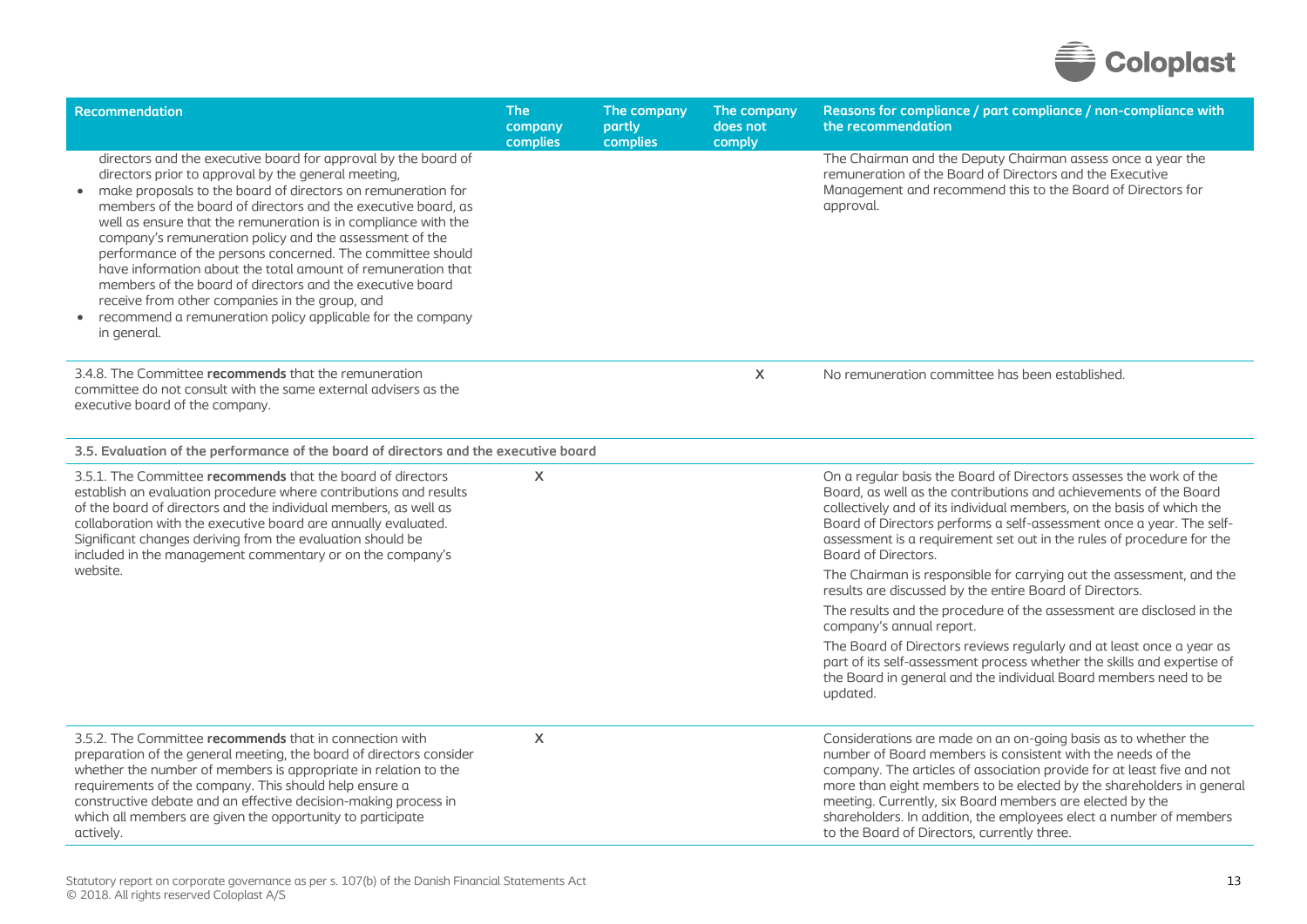

| <b>Recommendation</b>                                                                                                                                                                                                                                                                                                                                                           | <b>The</b><br>company<br>complies | The company<br>partly<br>complies | The company<br>does not<br>comply | Reasons for compliance / part compliance / non-compliance with<br>the recommendation                                                                                                                                                                                                                                                                                                                          |
|---------------------------------------------------------------------------------------------------------------------------------------------------------------------------------------------------------------------------------------------------------------------------------------------------------------------------------------------------------------------------------|-----------------------------------|-----------------------------------|-----------------------------------|---------------------------------------------------------------------------------------------------------------------------------------------------------------------------------------------------------------------------------------------------------------------------------------------------------------------------------------------------------------------------------------------------------------|
|                                                                                                                                                                                                                                                                                                                                                                                 |                                   |                                   |                                   | In the preparations for each year's general meeting, the Board of<br>Directors considers whether the number of board members is<br>appropriate in relation to the requirements of the company.                                                                                                                                                                                                                |
| 3.5.3. The Committee recommends that at least once every year<br>the board of directors evaluate the work and performance of the<br>executive board in accordance with predefined clear criteria.                                                                                                                                                                               | $\boldsymbol{\mathsf{X}}$         |                                   |                                   | The Chairman and Deputy Chairman make an annual assessment of<br>the Executive Management's work and results, including of the<br>cooperation between the Board of Directors and the Executive<br>Management. The assessment and any action to be taken is discussed<br>by the entire Board without the presence of the Executive<br>Management and is subsequently presented to the Executive<br>Management. |
| 3.5.4. The Committee recommends that the executive board and<br>the board of directors establish a procedure according to which<br>their cooperation is evaluated annually through a formalised<br>dialogue between the chairman of the board of directors and the<br>chief executive officer and that the outcome of the evaluation be<br>presented to the board of directors. | $\boldsymbol{\mathsf{X}}$         |                                   |                                   | The Chairman and Deputy Chairman make an annual assessment of<br>the Executive Management's work and results, including of the<br>cooperation between the Board of Directors and the Executive<br>Management. The assessment and any action to be taken is discussed<br>by the entire Board without the presence of the Executive<br>Management and is subsequently presented to the Executive<br>Management. |
| 4. Remuneration of Management                                                                                                                                                                                                                                                                                                                                                   |                                   |                                   |                                   |                                                                                                                                                                                                                                                                                                                                                                                                               |
| 4.1. Form and content of the remuneration policy                                                                                                                                                                                                                                                                                                                                |                                   |                                   |                                   |                                                                                                                                                                                                                                                                                                                                                                                                               |
| 4.1.1. The Committee recommends that the board of directors<br>prepare a clear and transparent remuneration policy for the board<br>of directors and the executive board, including                                                                                                                                                                                             | $\boldsymbol{\mathsf{X}}$         |                                   |                                   | The Board of Directors has adopted general guidelines for the<br>company's remuneration of members of the Board of Directors and<br>the Executive Management.                                                                                                                                                                                                                                                 |
| • a detailed description of the components of the remuneration<br>for members of the board of directors and the executive                                                                                                                                                                                                                                                       |                                   |                                   |                                   | The general guidelines have been approved by the shareholders in<br>general meeting.                                                                                                                                                                                                                                                                                                                          |
| board,<br>• the reasons for choosing the individual components of the<br>remuneration, and<br>• a description of the criteria on which the balance between the                                                                                                                                                                                                                  |                                   |                                   |                                   | The remuneration policy sets out that members of the Board of<br>Directors receive a fixed annual fee and that the remuneration paid to<br>members of the Executive Management consists of a fixed and a<br>variable component.                                                                                                                                                                               |
| individual components of the remuneration is based.<br>The remuneration policy should be approved by the general<br>meeting and published on the company's website.                                                                                                                                                                                                             |                                   |                                   |                                   | The fixed component consists of a net salary, pension contribution and<br>other benefits. The variable component consists of a bonus and of<br>options.                                                                                                                                                                                                                                                       |
|                                                                                                                                                                                                                                                                                                                                                                                 |                                   |                                   |                                   | <b>Board of Directors</b><br>Members of the Board of Directors receive a fixed annual fee. The<br>chairman and deputy chairman of the Board of Directors receive a<br>supplement to this fee. The amounts of fees and supplements are<br>approved by the shareholders in general meeting and disclosed in the                                                                                                 |

annual report. Fees are fixed on the basis of fees paid by other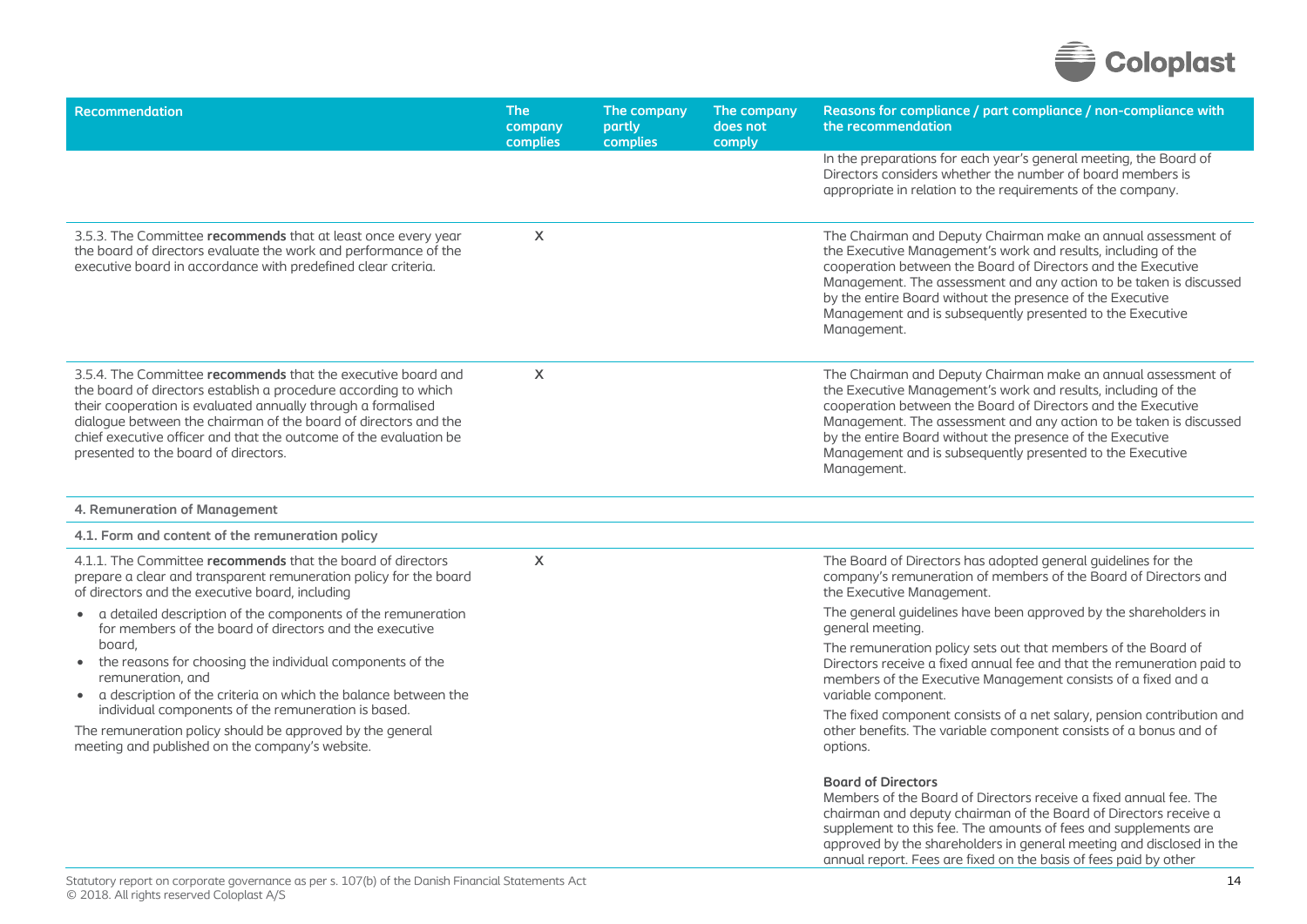

| <b>Recommendation</b> | <b>The</b><br>company<br>complies | The company<br>partly<br>complies | The company<br>does not<br>comply | Reasons for compliance / part compliance / non-compliance with<br>the recommendation                                                                                                                                                                                                                                                                                                                                                                                                                                                                                                                                                                                                                                                                                                                                                                                                                                                                                                                                                                                                                                                                                                                                                        |
|-----------------------|-----------------------------------|-----------------------------------|-----------------------------------|---------------------------------------------------------------------------------------------------------------------------------------------------------------------------------------------------------------------------------------------------------------------------------------------------------------------------------------------------------------------------------------------------------------------------------------------------------------------------------------------------------------------------------------------------------------------------------------------------------------------------------------------------------------------------------------------------------------------------------------------------------------------------------------------------------------------------------------------------------------------------------------------------------------------------------------------------------------------------------------------------------------------------------------------------------------------------------------------------------------------------------------------------------------------------------------------------------------------------------------------|
|                       |                                   |                                   |                                   | companies. Members of the Board of Directors receive no incentive<br>pay.<br><b>Executive Management</b><br>The Chairman and Deputy Chairman perform an annual review of the<br>remuneration paid to members of the Executive Management. The<br>remuneration paid to members of the Executive Management consists<br>of a fixed and a variable component. The fixed pay consists of a net<br>salary, pension contribution and other benefits. The value of each of<br>those components for each member of the Executive Management is<br>disclosed in the annual report. As an element of the variable pay,<br>members of the Executive Management may receive an annual bonus,<br>subject to the achievement of certain benchmarks. The bonus<br>proportion may vary among the members of the Executive<br>Management, but is subject to a maximum of 25% of their annual<br>remuneration. The actual bonus paid to each member of the<br>Executive Management is disclosed in the Annual Report. At the date<br>of adoption of these guidelines, the bonus benchmarks are based on<br>growth and profitability, but they may be changed by the Board of<br>Directors. Any such change will be communicated in a company<br>announcement. |
|                       |                                   |                                   |                                   | Another element of the variable pay is made up of options and is<br>intended to ensure that the Executive Management's incentive<br>correlates with the long-term creation of shareholder value. For that<br>same reason, the option plan is revolving and not subject to the<br>achievement of defined benchmarks.                                                                                                                                                                                                                                                                                                                                                                                                                                                                                                                                                                                                                                                                                                                                                                                                                                                                                                                         |
|                       |                                   |                                   |                                   | Members of the Executive Management are awarded a number of<br>options each year with a value equal to a maximum of 40% of the<br>Executive Management's remuneration. The value is calculated in<br>accordance with the Black-Scholes formula. Options are awarded at a<br>strike price which is 5% higher than the market price at the award<br>date calculated as the average price of all trades on the last trading<br>day of the calendar year. The options have a term of five years and<br>are exercisable after three years. The number of options awarded to<br>each member of the Executive Management and their value is<br>disclosed in the annual report. Options in the Executive Management<br>share option plan are covered by the company's holding of treasury<br>shares.                                                                                                                                                                                                                                                                                                                                                                                                                                                |
|                       |                                   |                                   |                                   | In addition, the Chairman and Deputy Chairman of the Board perform<br>an annual review of the remuneration paid to members of the<br>Executive Management relative to the managements of other Danish<br>companies.                                                                                                                                                                                                                                                                                                                                                                                                                                                                                                                                                                                                                                                                                                                                                                                                                                                                                                                                                                                                                         |
|                       |                                   |                                   |                                   | The Board of Directors considers the remuneration policy to be clear<br>and easily understandable.                                                                                                                                                                                                                                                                                                                                                                                                                                                                                                                                                                                                                                                                                                                                                                                                                                                                                                                                                                                                                                                                                                                                          |

The policy is disclosed in the annual report.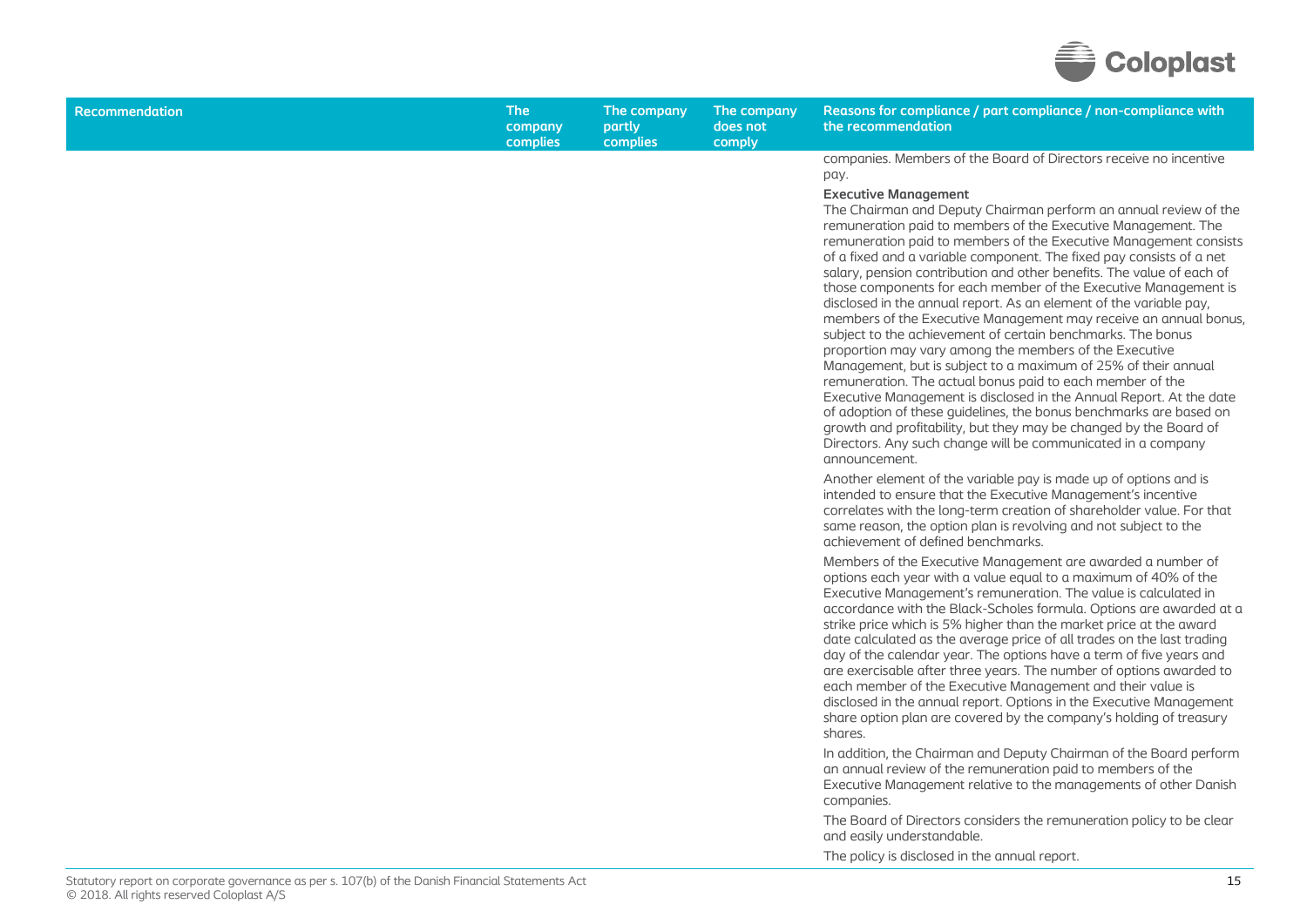

| <b>Recommendation</b>                                                                                                                                                                                                                                                                                                                                                                                                                                                                                                                                                                                                                                                                                                                                                                                                                                                                             | <b>The</b><br>company<br>complies | The company<br>partly<br>complies | The company<br>does not<br>comply | Reasons for compliance / part compliance / non-compliance with<br>the recommendation                                                                                                                                                                                                                                                                                                                                                                                                                                                                                                                                                                                                                                                                                                            |
|---------------------------------------------------------------------------------------------------------------------------------------------------------------------------------------------------------------------------------------------------------------------------------------------------------------------------------------------------------------------------------------------------------------------------------------------------------------------------------------------------------------------------------------------------------------------------------------------------------------------------------------------------------------------------------------------------------------------------------------------------------------------------------------------------------------------------------------------------------------------------------------------------|-----------------------------------|-----------------------------------|-----------------------------------|-------------------------------------------------------------------------------------------------------------------------------------------------------------------------------------------------------------------------------------------------------------------------------------------------------------------------------------------------------------------------------------------------------------------------------------------------------------------------------------------------------------------------------------------------------------------------------------------------------------------------------------------------------------------------------------------------------------------------------------------------------------------------------------------------|
| 4.1.2. The Committee recommends that, if the remuneration policy<br>includes variable components,<br>• limits be set on the variable components of the total<br>remuneration package,<br>a reasonable and balanced linkage be ensured between<br>$\bullet$<br>remuneration for governing body members, expected risks and<br>the value creation for shareholders in the short and long<br>terms,<br>there be clarity about performance criteria and measurability<br>$\bullet$<br>for award of variable components,<br>there be criteria ensuring that qualifying periods for variable<br>components in remuneration agreements are longer than one<br>calendar year, and<br>an agreement is made which, in exceptional cases, entitles the<br>company to reclaim in full or in part variable components of<br>remuneration that were paid on the basis of data, which<br>proved to be misstated. | X                                 |                                   |                                   | The remuneration policy defines limits for the variable components,<br>and the Board of Directors believes there is a reasonable and<br>balanced linkage between the remuneration, expected risks and value<br>creation in both the short and the long term. We have ensured clarity<br>about the performance criteria and clearly defined benchmarks.<br>The criteria for some of the variable components extend further than<br>one calendar year.<br>Coloplast's current remuneration agreements contain claw back<br>clauses.                                                                                                                                                                                                                                                               |
| 4.1.3. The Committee recommends that remuneration of members<br>of the board of directors does not include share options.                                                                                                                                                                                                                                                                                                                                                                                                                                                                                                                                                                                                                                                                                                                                                                         | $\boldsymbol{\mathsf{X}}$         |                                   |                                   | Members of the Board of Directors receive a fixed annual fee and are<br>not eligible for share option or warrant programmes. The Chairman<br>and Deputy Chairman of the Board of Directors receive a supplement<br>to their board remuneration.                                                                                                                                                                                                                                                                                                                                                                                                                                                                                                                                                 |
| 4.1.4. The Committee recommends that if share-based<br>remuneration is provided, such programmes be established as roll-<br>over programmes, i.e. the options are granted periodically and<br>should have a maturity of at least three years from the date of<br>allocation.                                                                                                                                                                                                                                                                                                                                                                                                                                                                                                                                                                                                                      | X                                 |                                   |                                   | Members of the Executive Management are awarded a number of<br>options each year with a value equal to a maximum of 40% of the<br>Executive Management's remuneration. The value is calculated in<br>accordance with the Black-Scholes formula. Options are awarded at a<br>strike price which is 5% higher than the market price at the award<br>date calculated as the average price of all trades on the last trading<br>day of the calendar year.<br>The options have a term of five years and are exercisable after three<br>years. The number of options awarded to each member of the<br>Executive Management and their value is disclosed in the annual<br>report.<br>Options in the Executive Management share option plan are covered<br>by the company's holding of treasury shares. |
| 4.1.5. The Committee recommends that agreements on<br>termination payments should not amount to more than two years'<br>annual remuneration.                                                                                                                                                                                                                                                                                                                                                                                                                                                                                                                                                                                                                                                                                                                                                      | X                                 |                                   |                                   | Termination payments are capped at a maximum of two years'<br>remuneration.                                                                                                                                                                                                                                                                                                                                                                                                                                                                                                                                                                                                                                                                                                                     |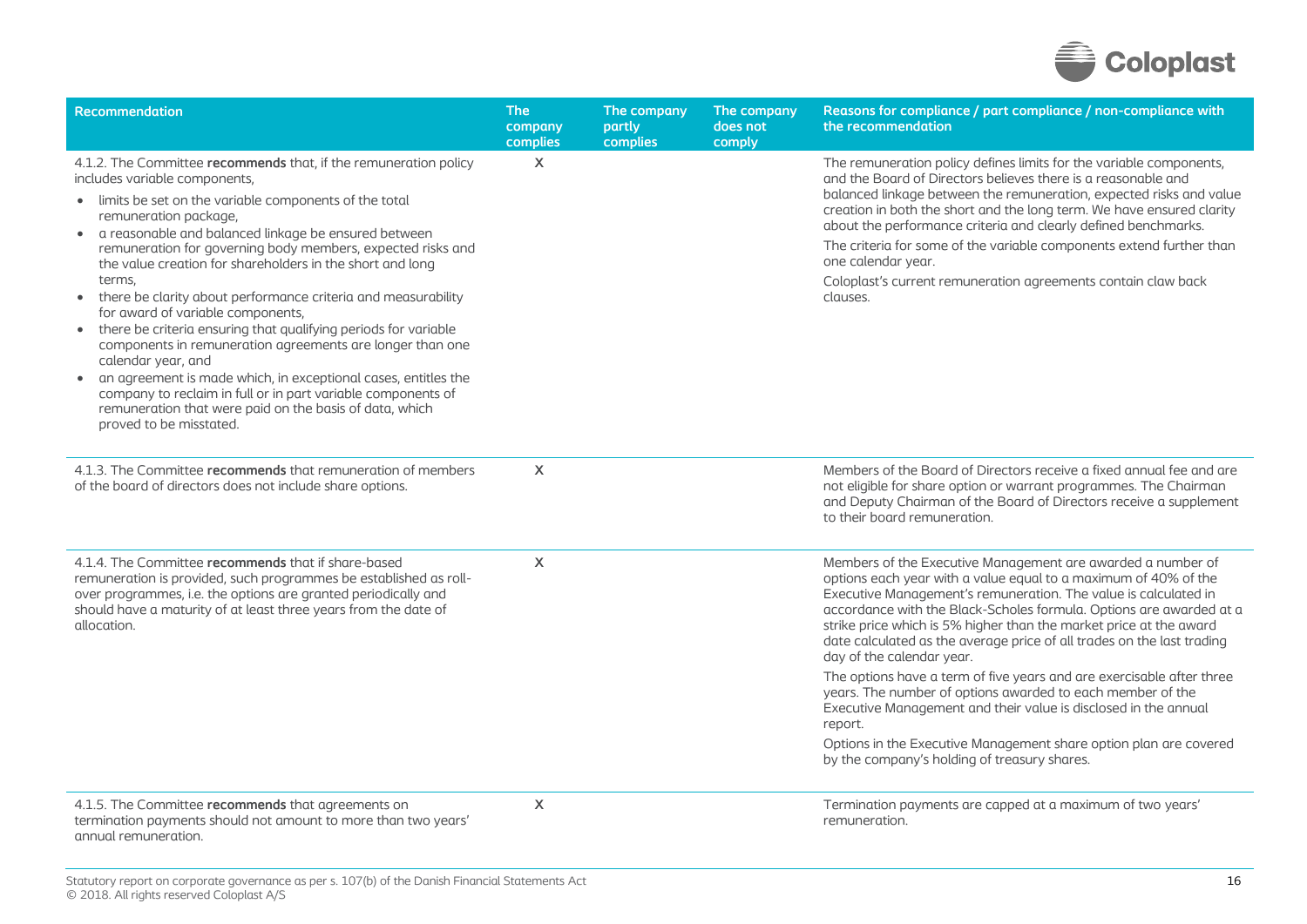

| Recommendation                                                                                                                                                                                                                                                                                                                                                                                                  | <b>The</b><br>company<br>complies | The company<br>partly<br>complies | The company<br>does not<br>comply | Reasons for compliance / part compliance / non-compliance with<br>the recommendation                                                                                                                                                                                                                |
|-----------------------------------------------------------------------------------------------------------------------------------------------------------------------------------------------------------------------------------------------------------------------------------------------------------------------------------------------------------------------------------------------------------------|-----------------------------------|-----------------------------------|-----------------------------------|-----------------------------------------------------------------------------------------------------------------------------------------------------------------------------------------------------------------------------------------------------------------------------------------------------|
| 4.2. Disclosure of the remuneration policy                                                                                                                                                                                                                                                                                                                                                                      |                                   |                                   |                                   |                                                                                                                                                                                                                                                                                                     |
| 4.2.1. The Committee recommends that the company's<br>remuneration policy and compliance with this policy be explained<br>and justified annually in the chairman's statement at the<br>company's general meeting.                                                                                                                                                                                               | X                                 |                                   |                                   | The company's remuneration policy and compliance with this policy is<br>explained and motivated in the Chairman's report at the company's<br>annual general meeting.                                                                                                                                |
| 4.2.2. The Committee recommends that the proposed<br>remuneration for the board of directors for the current financial<br>year be approved by the shareholders at the general meeting.                                                                                                                                                                                                                          | X                                 |                                   |                                   | Proposals for the remuneration paid to the Board of Directors in<br>respect of the current financial year are approved by the shareholders<br>at the annual general meeting.                                                                                                                        |
| 4.2.3. The Committee recommends that the total remuneration<br>granted to each member of the board of directors and the<br>executive board by the company and other companies in the<br>group, including information on the most important contents of<br>retention and retirement/resignation schemes, be disclosed in the<br>annual report and that the linkage with the remuneration policy be<br>explained. | X                                 |                                   |                                   | The total remuneration paid to each member of the Executive<br>Management and for each function in the Board of Directors is<br>disclosed in the annual report.                                                                                                                                     |
|                                                                                                                                                                                                                                                                                                                                                                                                                 |                                   |                                   |                                   | The members of the Board of Directors are not covered by a pension<br>scheme. However, one Board member is covered by a defined benefit<br>scheme which applied to Board members prior to an amendment to<br>the Articles of Association adopted by the shareholders in general<br>meeting in 2002. |
|                                                                                                                                                                                                                                                                                                                                                                                                                 |                                   |                                   |                                   | The members of the Executive Management are not covered by a<br>defined benefit pension scheme. Individual pension schemes have<br>been agreed with the members of the Executive Management.                                                                                                        |
|                                                                                                                                                                                                                                                                                                                                                                                                                 |                                   |                                   |                                   | Information about the main aspects of severance schemes is disclosed<br>in the company's annual report.                                                                                                                                                                                             |
| 5. Financial reporting, risk management and audits                                                                                                                                                                                                                                                                                                                                                              |                                   |                                   |                                   |                                                                                                                                                                                                                                                                                                     |
| 5.1. Identification of risks and transparency about other relevant information                                                                                                                                                                                                                                                                                                                                  |                                   |                                   |                                   |                                                                                                                                                                                                                                                                                                     |
| 5.1.1. The Committee recommends that the board of directors in<br>the management commentary review and account for the most<br>important strategic and business-related risks, risks in connection<br>with the financial reporting as well as for the company's risk<br>management.                                                                                                                             | X                                 |                                   |                                   | The Management in each of Coloplast's individual business units and<br>staff functions is responsible for identifying and managing risk factors<br>in their part of the organisation. The most significant risks are reported<br>quarterly to Corporate Risk Management.                            |
|                                                                                                                                                                                                                                                                                                                                                                                                                 |                                   |                                   |                                   | This reporting process together with organisational risk interviews<br>leads to a quarterly risk update for the Executive Management and<br>the Board of Directors.                                                                                                                                 |
|                                                                                                                                                                                                                                                                                                                                                                                                                 |                                   |                                   |                                   | The Executive Management is responsible for the company's overall<br>approach to risk taking and for aligning this approach with Coloplast's<br>overall strategies and policies.                                                                                                                    |
|                                                                                                                                                                                                                                                                                                                                                                                                                 |                                   |                                   |                                   | The Executive Management is also responsible for validating risk<br>responses to the most significant risks.                                                                                                                                                                                        |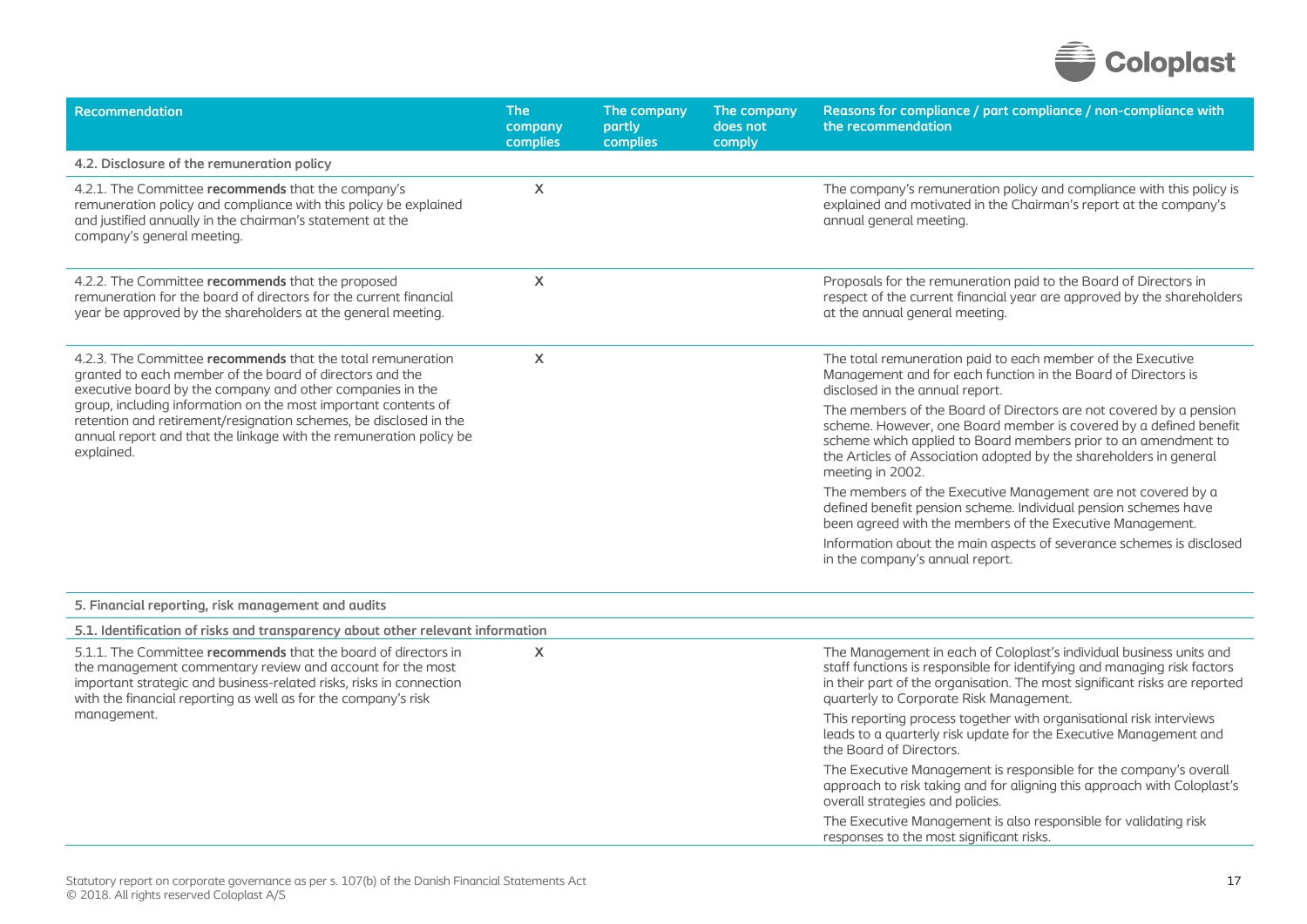

| <b>Recommendation</b>                                                                                                                                                                                                                                                                                                                                                           | <b>The</b><br>company<br>complies | The company<br>partly<br>complies | The company<br>does not<br>comply | Reasons for compliance / part compliance / non-compliance with<br>the recommendation                                                                                                                                                                                                                                                                                                                                                                                                                                                  |
|---------------------------------------------------------------------------------------------------------------------------------------------------------------------------------------------------------------------------------------------------------------------------------------------------------------------------------------------------------------------------------|-----------------------------------|-----------------------------------|-----------------------------------|---------------------------------------------------------------------------------------------------------------------------------------------------------------------------------------------------------------------------------------------------------------------------------------------------------------------------------------------------------------------------------------------------------------------------------------------------------------------------------------------------------------------------------------|
|                                                                                                                                                                                                                                                                                                                                                                                 |                                   |                                   |                                   | The Board of Directors reviews and considers, on a quarterly basis, the<br>conclusions and recommendations submitted by the Executive<br>Management.                                                                                                                                                                                                                                                                                                                                                                                  |
|                                                                                                                                                                                                                                                                                                                                                                                 |                                   |                                   |                                   | The Management's review in the annual report contains information<br>about the company's management of business risks.                                                                                                                                                                                                                                                                                                                                                                                                                |
| 5.2. Whistleblowing scheme                                                                                                                                                                                                                                                                                                                                                      |                                   |                                   |                                   |                                                                                                                                                                                                                                                                                                                                                                                                                                                                                                                                       |
| 5.2.1. The Committee recommends that the board of directors<br>decide whether to establish a whistleblower scheme for expedient<br>and confidential notification of possible or suspected wrongdoing.                                                                                                                                                                           | $\mathsf{X}$                      |                                   |                                   | Coloplast established a global whistleblowing scheme in October 2010<br>to enable expedient and confidential notification of unlawful or<br>unethical behaviour. The scheme allows employees as well as external<br>parties to report online or by a mobile application in respectively 47<br>and 23 different languages.                                                                                                                                                                                                             |
| 5.3. Contact to auditor                                                                                                                                                                                                                                                                                                                                                         |                                   |                                   |                                   |                                                                                                                                                                                                                                                                                                                                                                                                                                                                                                                                       |
| 5.3.1. The Committee recommends that the board of directors<br>ensure regular dialogue and exchange of information between the<br>auditor and the board of directors, including that the board of<br>directors and the audit committee at least once a year meet with<br>the auditor without the executive board present. This also applies<br>to the internal auditor, if any. | $\boldsymbol{\mathsf{X}}$         |                                   |                                   | The Board of Directors has and maintains regular contact with the<br>auditors.                                                                                                                                                                                                                                                                                                                                                                                                                                                        |
|                                                                                                                                                                                                                                                                                                                                                                                 |                                   |                                   |                                   | The auditor's report to the Board of Directors by way of long-form<br>audit reports.                                                                                                                                                                                                                                                                                                                                                                                                                                                  |
|                                                                                                                                                                                                                                                                                                                                                                                 |                                   |                                   |                                   | In addition, the auditors attend audit committee meetings as and when<br>necessary, and they always attend the board meeting at which the<br>annual report is considered and approved.                                                                                                                                                                                                                                                                                                                                                |
|                                                                                                                                                                                                                                                                                                                                                                                 |                                   |                                   |                                   | The audit committee meets with the auditors twice a year and<br>otherwise at the auditors' request.                                                                                                                                                                                                                                                                                                                                                                                                                                   |
|                                                                                                                                                                                                                                                                                                                                                                                 |                                   |                                   |                                   | The Board of Directors meets with the auditors at least once a year<br>without the Executive Management being present.                                                                                                                                                                                                                                                                                                                                                                                                                |
|                                                                                                                                                                                                                                                                                                                                                                                 |                                   |                                   |                                   | The auditors are also present at the general meeting.                                                                                                                                                                                                                                                                                                                                                                                                                                                                                 |
| 5.3.2. The Committee recommends that the audit agreement and<br>auditors' fee be agreed between the board of directors and the<br>auditor on the basis of a recommendation from the audit<br>committee.                                                                                                                                                                         | X                                 |                                   |                                   | The Board of Directors and the auditors conclude an audit agreement<br>specifying the services to be provided by the auditors and the fee<br>payable on the basis of a recommendation from the audit committee.<br>The agreement implies that the auditors' thorough knowledge about<br>the company's activities, specific conditions related to the industry, the<br>company's organisation, administrative systems, control environment<br>and other relevant aspects forms the basis for the planning and<br>conduct of the audit. |
|                                                                                                                                                                                                                                                                                                                                                                                 |                                   |                                   |                                   | <b>Non-audit services</b>                                                                                                                                                                                                                                                                                                                                                                                                                                                                                                             |
|                                                                                                                                                                                                                                                                                                                                                                                 |                                   |                                   |                                   | The Board annually lays down the overall, general scope of non-audit<br>services to be provided by the auditors. According to the rules of                                                                                                                                                                                                                                                                                                                                                                                            |